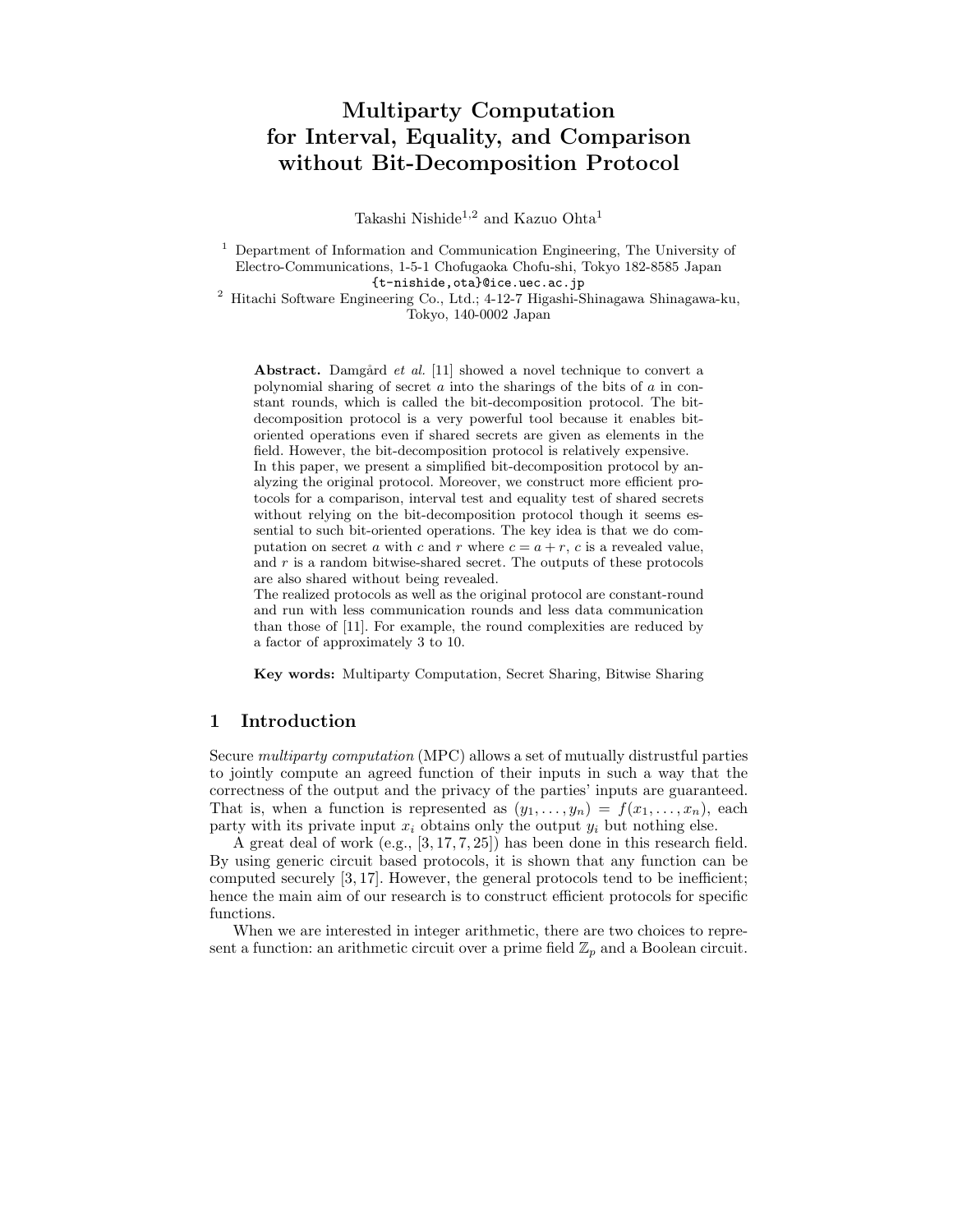Inputs (and outputs) in the arithmetic circuit are represented as elements in  $\mathbb{Z}_p$ (or a ring), while inputs in the Boolean circuit are represented as bits. The input encoding has an influence on the efficiency of computation. Addition and multiplication of shared secrets can be performed efficiently in the arithmetic circuit, whereas not in the Boolean circuit. On the other hand, bit-oriented operations like interval tests, equality tests, and comparisons of shared secrets are easy in the Boolean circuit, whereas they are non-trivial tasks in the arithmetic circuit.

To bridge the gap between arithmetic circuits and Boolean circuits, Damgård et al. [11] have proposed the MPC protocol called bit-decomposition in the secret sharing setting (e.g., [3, 16]). Also, Schoenmakers and Tuyls [21] have proposed a similar protocol for MPC [10, 13] based on threshold homomorphic cryptosystems (THC) [12, 14]. In the bit-decomposition protocol, a sharing of an element in the field (or an encryption of an element in the ring in the threshold homomorphic setting) is converted into sharings (encryptions) of bits.

The bit-decomposition protocol is very useful and has many applications because it enables bit-oriented operations to be performed in the arithmetic circuit without performing the entire computation bitwise. For example, when computing  $a^b$  by using the techniques in [1,11], or the Hamming distance between a and b where shared secrets a and b are elements in  $\mathbb{Z}_p$ , the bit-decomposition protocol is essential because we need the bitwise sharings of the shared secrets. Other important applications are comparisons, interval tests and equality tests of shared secrets. For example, in the comparison protocol, a single shared bit is computed such that it indicates the result of a comparison between two shared secrets. In the Boolean circuit, it is relatively easy to compare two shared secrets because the bits of the secrets are shared. That is, in the comparison protocol based on the Boolean circuit (which we call the bitwise less-than protocol in Section 3.3 as in  $[11]$ , we can check the secrets *bit by bit* privately and compare the two shared secrets even without revealing the bit position that determines the comparison result. Therefore, even if inputs are given as sharings of elements in the field, the comparison can be performed easily with the bit-decomposition protocol.

Thus the bit-decomposition protocol is a very powerful tool because changing the representations of shared secrets enables us to gain the benefits of both Boolean circuits and arithmetic circuits. However, the bit-decomposition protocol involves expensive computation in terms of round and communication complexities.

In this paper, we present a simplified bit-decomposition protocol by analyzing the original protocol. Moreover, we construct more efficient protocols for the main applications of the bit-decomposition protocol, which are interval tests, equality tests, and comparisons, without relying on the bit-decomposition protocol though it seemed essential. For example, the equality test protocol is an important subprotocol in [8, 20], so it will be meaningful to construct efficient protocols for these applications without relying on the bit-decomposition protocol if possible. For the equality test, we present deterministic and probabilistic protocols.

In our constructions, the outputs of the protocols are also shared without being revealed, so they can be secret inputs for the subsequent computation.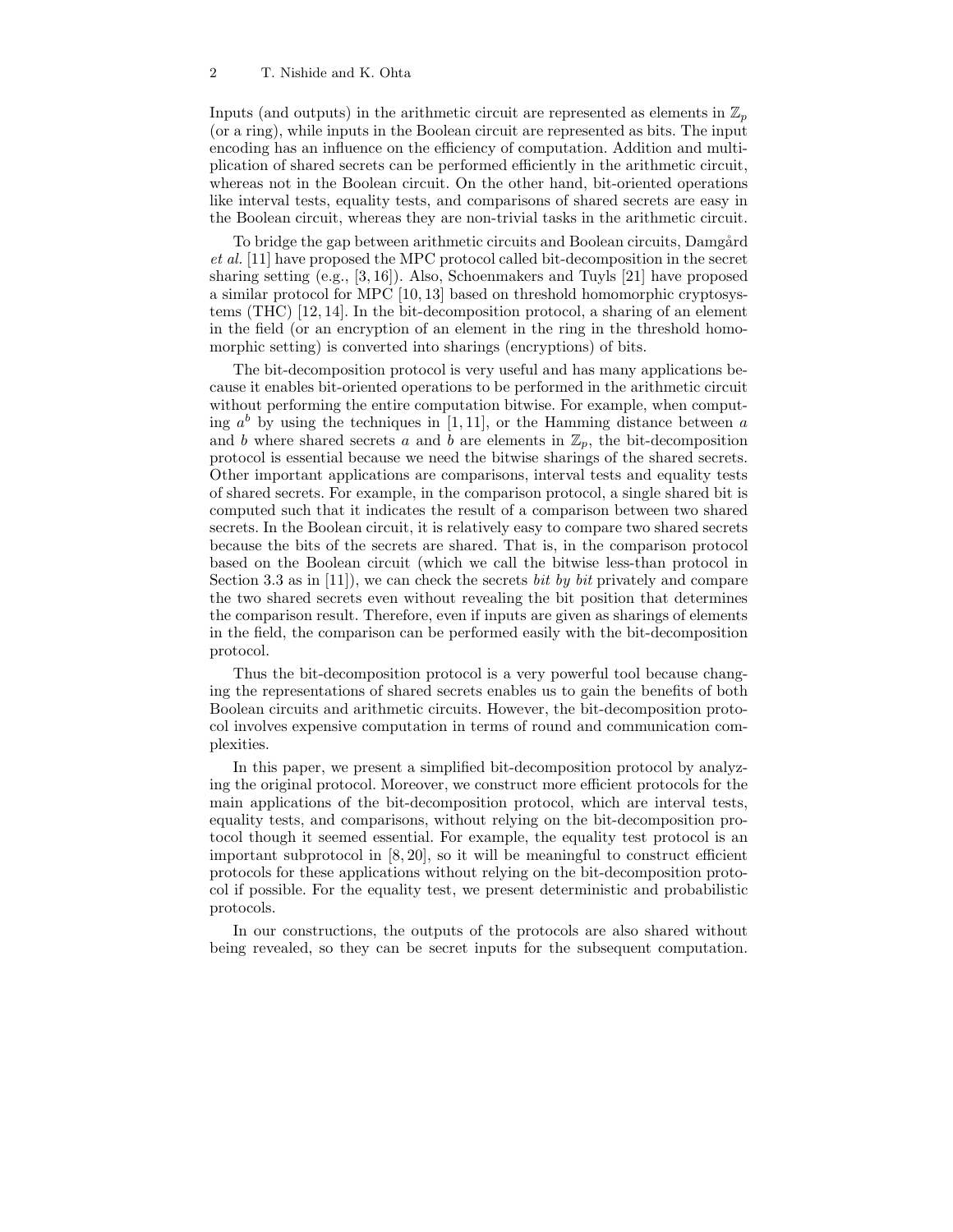Therefore, our protocols can be used as building blocks in the more complex computation.

Our Results. We construct constant-round protocols for bit-decomposition, interval test, comparison, and equality test, building on the subprotocols in [11]. The proposed bit-decomposition protocol runs with less communication rounds and less data communication than the original protocol [11]. Therefore, the interval test, comparison and equality test protocols are also improved inevitably by using the proposed bit-decomposition protocol. However, we present new protocols dedicated to them without relying on the bit-decomposition protocol. By using our protocols, given shared secrets as elements in  $\mathbb{Z}_p$ , we can perform the interval tests, equality tests, and comparisons of the shared secrets more efficiently than the bit-decomposition based protocols. For the equality test, we propose two kinds of protocols. One (Proposed1) is a deterministic protocol and the other (Proposed2) is a probabilistic protocol with a negligible error probability and a much smaller round complexity. The key idea is that we do computation on secret a with c and r where  $c = a+r$ , c is a revealed value, and r is a random bitwise-shared secret.

In Table 1, we summarize the results of the round and communication (comm.) complexities of each protocol where  $\ell$  is the bit length of prime p of the underlying field for linear secret sharing schemes and k must be chosen such that the error probability  $\left(\frac{1}{2}\right)^k$  is negligible. Here "BD-based" means that the protocol is based on the proposed bit-decomposition protocol. As shown in Table 1, we can see that these bit-oritented operations can be realized with smaller complexities than those of the bit-decomposition based protocols by constructing them without the bit-decomposition protocol. For example, the round complexities are reduced by a factor of approximately 3 to 10.

Our protocols (except the probabilistic equality test protocol which is only applicable to the secret sharing setting) are applicable to both the secret sharing setting [11] and the threshold homomorphic setting [21] though we describe our constructions based on the secret sharing setting.

**Related Work.** Damgård et al. [11] have shown a novel technique to convert a polynomial sharing of an element in  $\mathbb{Z}_p$  into sharings of bits in constant rounds. Also Shoenmakers and Tuyls [21] have shown a similar conversion technique for multiparty computation based on threshold homomorphic cryptosystems [10, 13]. These protocols are the first to bridge the gap between arithmetic circuits and Boolean circuits.

Toft [24] has proposed another version of a probabilistic equality test protocol independently of and concurrently with our probabilistic equality test protocol. Both the protocols use the property of quadratic residues in a probabilistic way.

Recently, as a practical approach (rather than theoretical constant-round protocols), in [4, 15, 23], the implementation for multiparty integer computation, including the bit-decomposition and comparison, is described with non-constantround protocols where shared secrets are assumed to be sufficiently small compared with prime p of the underlying secret sharing scheme, whereas we do not assume that shared secrets are upper bounded by a certain value as in [11]. We mention this aspect in Section 7.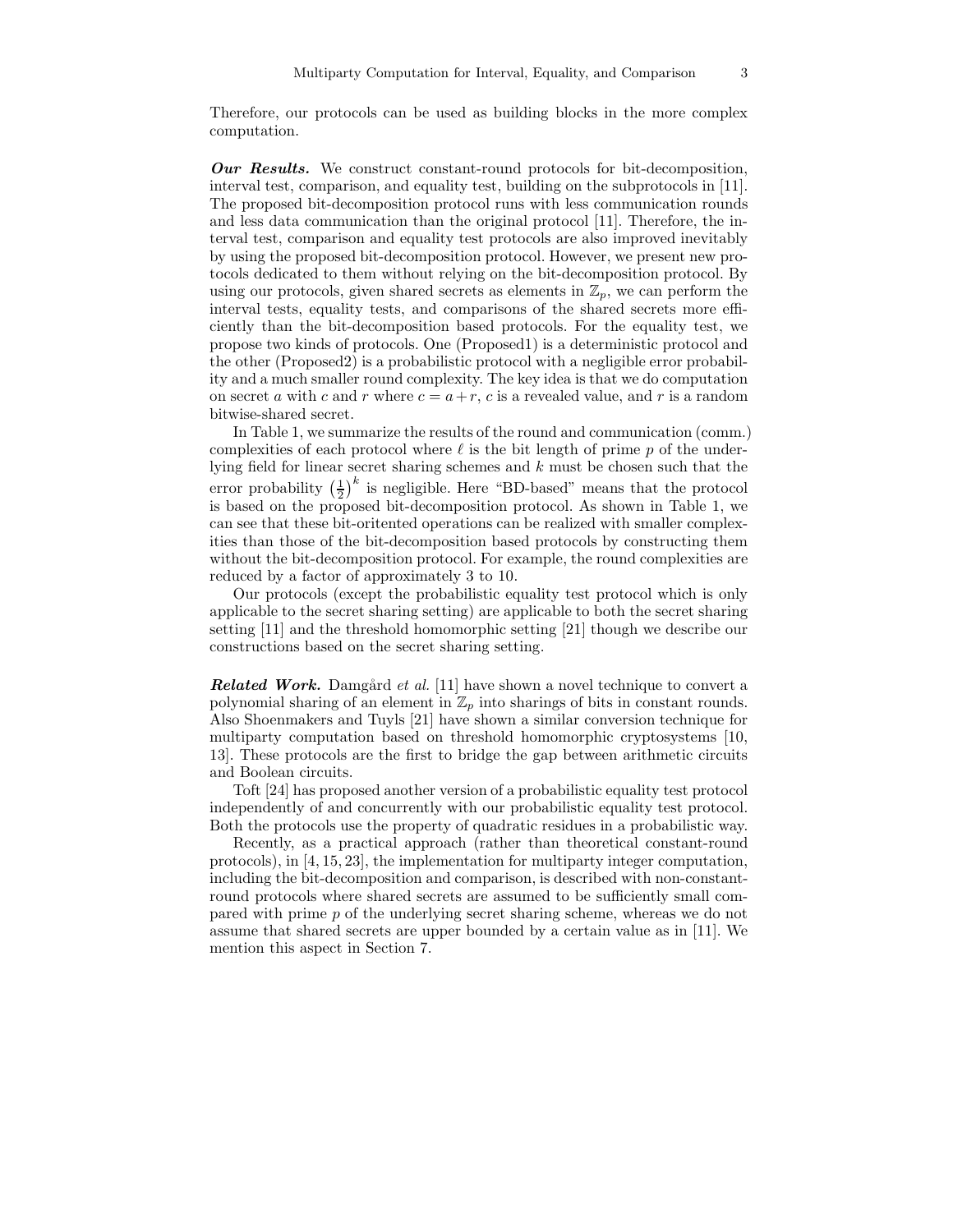#### 4 T. Nishide and K. Ohta

| Protocol             |             | Round | Comm.                                |  |
|----------------------|-------------|-------|--------------------------------------|--|
| Bit-Decomposition    | 11          |       | $\sqrt{93\ell + 94\ell \log_2 \ell}$ |  |
|                      | Proposed    | 25    | $93\ell + 47\ell \log_2 \ell$        |  |
| Interval Test        |             | 44    | $127\ell + 94\ell \log_2 \ell + 1$   |  |
|                      | $BD$ -based | 31    | $127\ell + 47\ell \log_2 \ell + 1$   |  |
|                      | Proposed    | 13    | $110\ell + 1$                        |  |
| Comparison           |             | 44    | $205\ell + 188\ell \log_2 \ell$      |  |
|                      | BD-based    | 31    | $205\ell + 94\ell \log_2 \ell$       |  |
|                      | Proposed    | 15    | $\sqrt{279\ell+5}$                   |  |
| <b>Equality Test</b> |             | 39    | $\sqrt{98\ell + 94\ell \log_2 \ell}$ |  |
|                      | BD-based    | 26    | $98\ell + 47\ell \log_2 \ell$        |  |
|                      | Proposed1   | 8     |                                      |  |
|                      | Proposed2   | 4     | 12k                                  |  |

Table 1. Comparison of Round / Communication Complexities

## 2 Preliminaries

We assume that *n* parties  $P_1, \ldots, P_n$  are mutually connected by secure and authenticated channels in a synchronous network and the index  $i$  for each  $P_i$  is public among the parties. Let p be an odd prime and  $\ell$  be the bit length of p.  $\mathbb{Z}_p$  is a prime field. When we write  $a \in \mathbb{Z}_p$ , it means that  $a \in \{0, 1, \ldots, p-1\}.$ We use  $[a]_p$  to denote a polynomial sharing [22] of secret  $a \in \mathbb{Z}_p$ . That is,  $[a]_p$ means that  $a$  is shared among the parties where  $f_a$  is a random polynomial  $f_a(x) = a + a_1x + a_2x^2 + \cdots + a_tx^t \mod p$  with randomly chosen  $a_i \in \mathbb{Z}_p$  for  $1 \leq i \leq t, t < \frac{n}{2}$ , and  $f_a(i)$  is the  $P_i$ 's share of a. An adversary can corrupt up to  $t$  parties. We describe our protocols in the so-called "honest-but-curious" model, but standard techniques will be applicable to make our protocols robust.

Let C be a Boolean test. When we write  $[C]_p$ , it means that  $C \in \{0,1\}$  and  $C = 1$  iff C is true. For example, we use  $[a \lt b]_p$  to denote the output of the comparison protocol.

Because the multiplication protocol is a dominant factor of the complexity, as in [11], we measure the round complexity of a protocol by the number of rounds of parallel invocations of the multiplication protocol [16] and we also measure the communication complexity by the number of invocations of the multiplication protocol. The round complexity relates to the time required for a protocol to be completed and the communication complexity relates to the amount of data communicated among the parties during a protocol run. Though our measurement of complexities basically follows that of [11], the complexity analysis in [11] is rough. In this paper, we reevaluate the round and communication complexities of the protocols in [11] to compare our protocols with those of [11] based on the same measurement.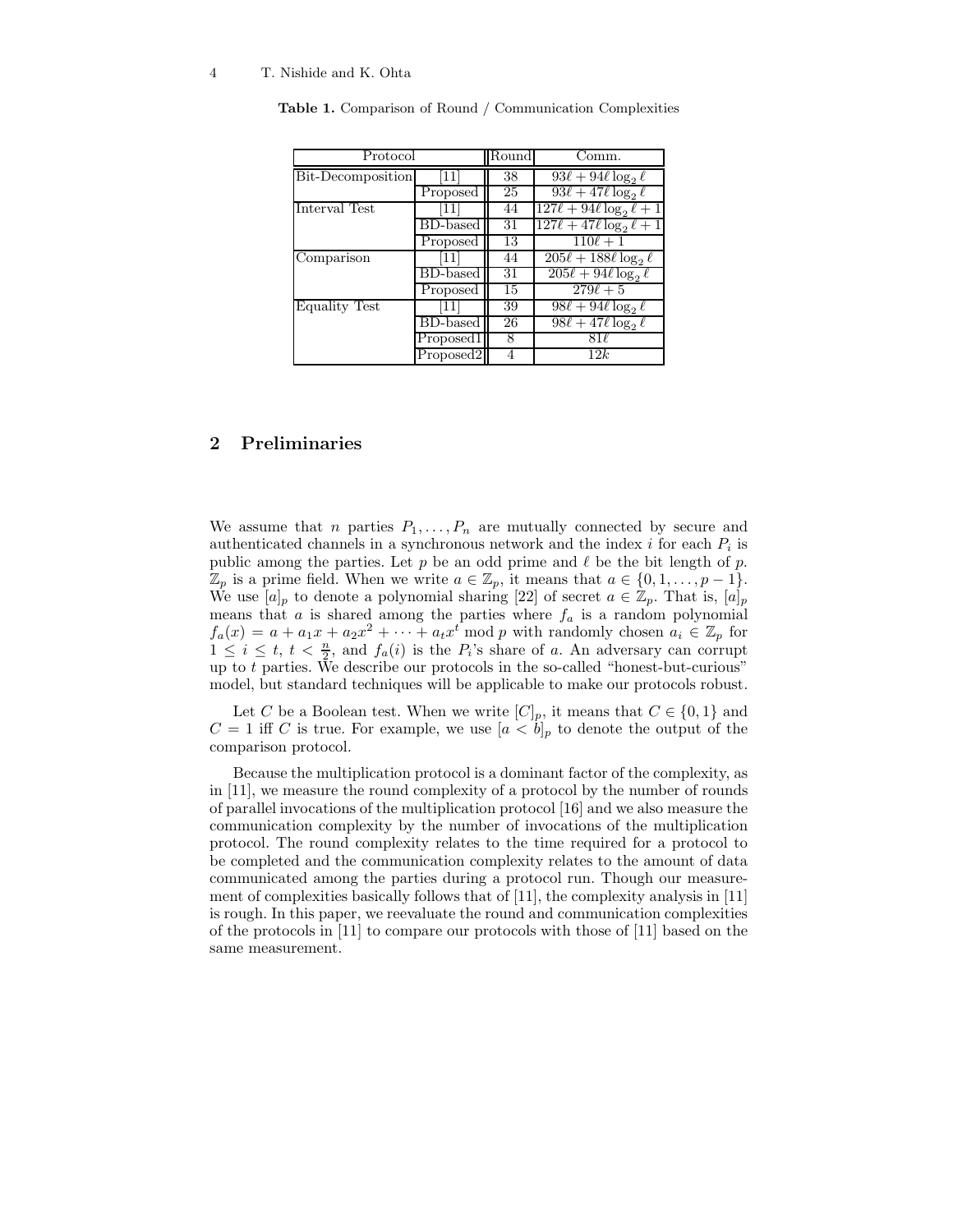## 3 Building Blocks

#### 3.1 Distributed Computation with Shared Secrets for Addition and Multiplication

Let's assume now that n parties have two shared secrets a and b as  $[a]_p =$  ${f_a(1), \ldots, f_a(n)}$  and  $[b]_p = {f_b(1), \ldots, f_b(n)}$ . Then the parties can obtain  $[c+a \mod p]_p$ ,  $[ca \mod p]_p$ , and  $[a+b \mod p]_p$  easily where c is a public constant as follows: To compute  $[c+a \mod p]_p$ ,  $[ca \mod p]_p$ , and  $[a+b \mod p]_p$ , each  $P_i$  has only to locally compute  $c + f_a(i) \mod p, cf_a(i) \mod p$ , and  $f_a(i) + f_b(i) \mod p$ respectively. Therefore, these can be done efficiently without communication among *n* parties. When we write  $[c + a]_p = c + [a]_p$ ,  $[ca]_p = c[a]_p$ , and  $[a + b]_p =$  $[a]_p + [b]_p$ , these mean that the parties perform these operations. We also use  $\sum$ , for example, like  $\sum_{i=1}^{3} [a_i]_p$  to denote  $[a_1]_p + [a_2]_p + [a_3]_p$ .

Multiplication to obtain  $[ab \bmod p]_p$  is a bit more complex and it requires the parties to communicate with each other. We assume that the parties perform the multiplication protocol in [16]. When we write  $[ab]_p = [a]_p \times [b]_p$ , it means that the parties perform the multiplication protocol to compute  $[ab \bmod p]_p$ .

We will evaluate the round complexity of a protocol by performing the multiplication protocol in parallel as much as possible.

#### 3.2 Bitwise Sharing

The concept of bitwise sharing is to share  $a \in \mathbb{Z}_p$   $(= \{0, 1, \ldots, p-1\})$  in the form of  $\{[a_{\ell-1}]_p, \ldots, [a_0]_p\}$  such that  $a = \sum_{i=0}^{\ell-1} 2^i a_i$  where  $a_i \in \{0,1\}$ . We use  $[a]_B$  to denote  $\{[a_{\ell-1}]_p, \ldots, [a_1]_p, [a_0]_p\}.$ 

#### 3.3 Subprotocols

We describe several subprotocols in [2, 11] necessary for our constructions. All these subprotocols run in a constant number of rounds. By combining these subprotocols, we will construct our interval test, equality test, comparison, and bit-decomposition protocols that also run in a constant number of rounds.

Joint Random Number Sharing. The parties can share a uniformly random, unknown number r [2] as follows: Each  $P_i$  picks up  $r_i \in \mathbb{Z}_p$  at random and shares it by a sharing  $[r_{-i}]_p = \{f_i(1), \ldots, f_i(n)\}$  where  $f_i(0) = r_{-i}$  and  $f_i$ is a random polynomial. That is,  $P_i$  distributes  $f_i(j)$ 's to other  $P_j$ 's. From each  $[r_{-i}]_p$ , the parties compute  $[r]_p = \sum_{i=1}^n [r_{-i}]_p$ . We assume that the complexity for this is almost the same as the complexity of 1 invocation of the multiplication protocol. We denote this subprotocol as  $[r \in_R \mathbb{Z}_p]_p$ .

Joint Random Bit Sharing. The parties can share a uniformly random  $a \in \{0,1\}$  as follows: The parties compute  $[r \in_R \mathbb{Z}_p]_p$ , perform the multiplication protocol to obtain  $[r^2]_p$  and reveal  $r^2$ . If  $r^2 = 0$ , the parties retry. If  $r^2 \neq 0$ , the parties compute  $r' = \sqrt{r^2}$  such that  $0 < r' < \frac{p}{2}$  $\frac{p}{2}$ . This can be done in polynomial time because p is an odd prime. Then the parties set  $[a]_p = 2^{-1}(r'^{-1}[r]_p + 1)$ . It is clear that  $r^{-1}r \in \{-1,1\}$ ; hence  $a \in \{0,1\}$ . The total complexity is 2 rounds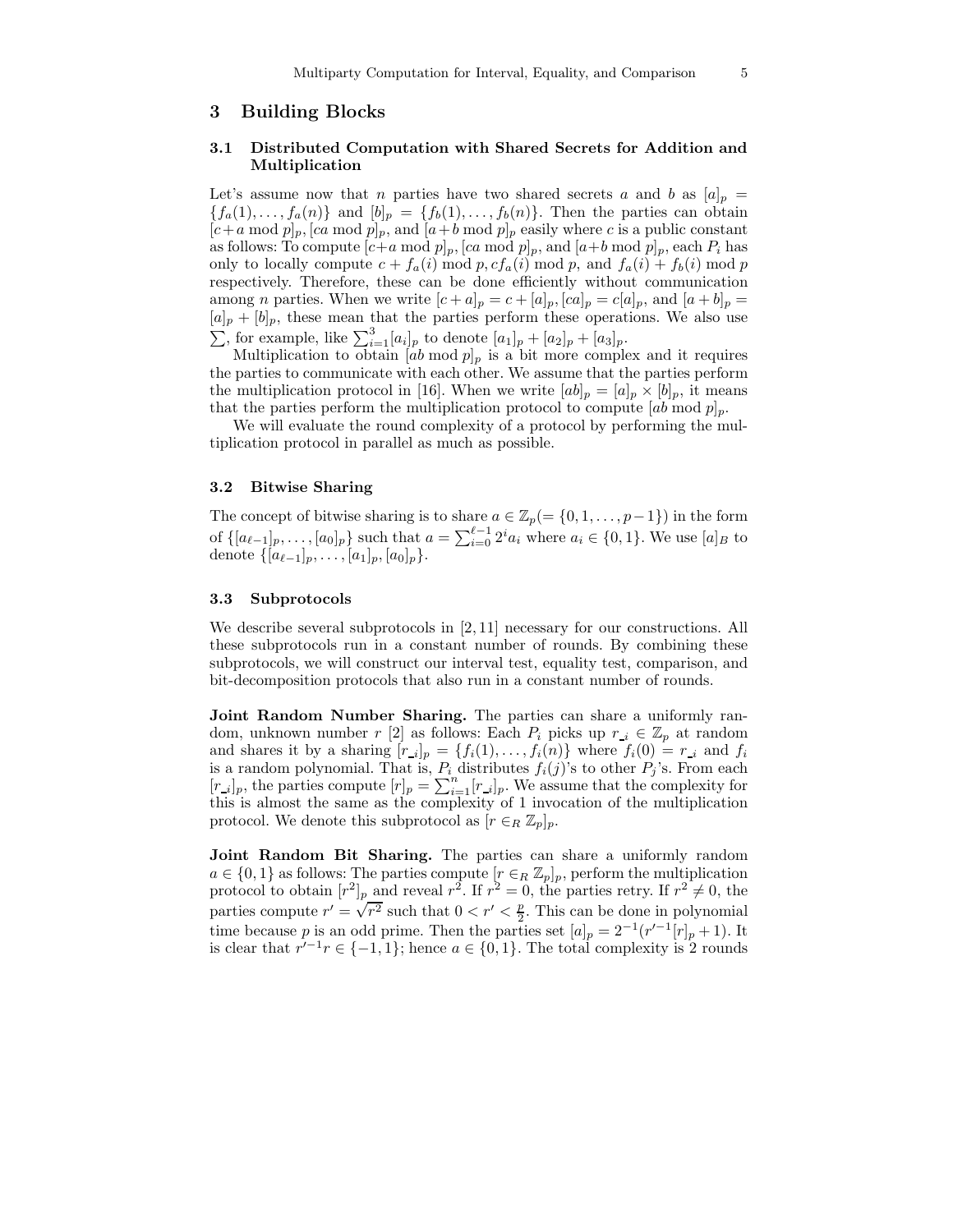and 2 invocations. We denote this subprotocol as  $[a \in_R \{0,1\}]_p$ . In the setting [10, 13], this can be computed as  $a = \bigoplus_{i=1}^n b_i$  where  $b_i \in_R \{0, 1\}$  is generated by  $P_i$  (see [21] for the details).

**Unbounded Fan-In Or.** Given  $[a_{\ell-1}]_p, \ldots, [a_0]_p$  where  $a_i \in \{0, 1\}$ , the parties can compute  $[\vee_{i=0}^{\ell-1} a_i]_p$  in a constant number of rounds. For this, as in [11], we can use the same technique to evaluate symmetric Boolean functions as follows:

The parties compute  $[A]_p = 1 + \sum_{i=0}^{\ell-1} [a_i]_p$ . Note that  $1 \leq A \leq \ell + 1$ . Next, the parties define a  $\ell$ -degree polynomial  $f_{\ell}(x)$  such that  $f_{\ell}(1) = 0$  and  $f_{\ell}(2) = f_{\ell}(3) = \cdots = f_{\ell}(\ell+1) = 1$ .  $f_{\ell}(x)$  can be determined by using Lagrange interpolation. Note that  $f_{\ell}(A) = \vee_{i=0}^{\ell-1} a_i$ . Then the parties try to obtain  $[\vee_{i=0}^{\ell-1} a_i]_p$ by computing  $[f_{\ell}(A)]_p$  from  $[A]_p$  and  $f_{\ell}(x)$ . This can be done in a constant number of rounds by using an unbounded fan-in multiplication and the inversion protocol [2] as follows:

Let's assume that  $f_{\ell}(x)$  is represented as  $f_{\ell}(x) = \alpha_0 + \alpha_1 x + \cdots + \alpha_{\ell} x^{\ell} \mod p$ . To obtain  $[f_{\ell}(A)]_p$ , the parties compute  $[A]_p, [A^2]_p, \ldots, [A^{\ell}]_p$  because  $[f_{\ell}(A)]_p =$  $\alpha_0 + \sum_{i=1}^{\ell} \alpha_i [A^i]_p.$ 

For  $1 \leq i \leq l$ , the parties generate  $[b_i \in_R \mathbb{Z}_p]_p$  and  $[b'_i \in_R \mathbb{Z}_p]_p$  in parallel, compute  $[B_i]_p = [b_i]_p \times [b'_i]_p$ , and reveal  $B_i$ . Note that  $[b_i^{-1}]_p$  can be computed as  $[b_i^{-1}]_p = B_i^{-1}[b_i']_p$  at the same time (inversion protocol).

Next, the parties compute in parallel

$$
[c_1]_p = [A]_p \times [b_1^{-1}]_p
$$
  
\n
$$
[c_2]_p = [A]_p \times [b_1]_p \times [b_2^{-1}]_p
$$
  
\n
$$
\vdots
$$
  
\n
$$
[c_{\ell-1}]_p = [A]_p \times [b_{\ell-2}]_p \times [b_{\ell-1}^{-1}]_p
$$
  
\n
$$
[c_{\ell}]_p = [A]_p \times [b_{\ell-1}]_p \times [b_{\ell}^{-1}]_p
$$

and reveal all  $c_i$ 's.

Then the parties can compute  $[A^i]_p = (\prod_{k=1}^i c_k)[b_i]_p$ .

If  $A = 0$ , information about A is leaked. That is why we used  $[A]_p = 1 +$  $\sum_{i=0}^{\ell-1} [a_i]_p$  to guarantee that A is not zero.

The complexity of computing each component is as follows: 2 rounds and  $3\ell$ invocations for  $[b_i]_p$ 's,  $[b'_i]_p$ 's, and  $B_i$ 's and 2 rounds and 2 $\ell$  invocations for  $c_i$ 's.  $[b_i]_p \times [b_{i+1}]_p$  for  $1 \leq i \leq \ell-1$  can be precomputed as  $[b_i]_p \times [b'_{i+1}]_p$  in the second round in parallel with  $[b_i]_p \times [b'_i]_p$ . Therefore, the total complexity is 3 rounds (including 2 rounds for random value generation) and  $5\ell$  invocations.

Note that we can compute unbounded fan-in And and Xor similarly because a symmetric Boolean function depends only on the number of 1's in its inputs. Also note that the random values necessary for this protocol can be generated in advance rather than on demand when this subprotocol is used as a building block in the larger protocol, thus reducing the round complexity. Actually all the random value generation (for bits and numbers) can be done in the first 2 rounds (3 rounds in the setting [21] by using an unbounded fan-in Xor).

**Prefix-Or.** Given  $[a_1]_p, \ldots, [a_\ell]_p$  where  $a_i \in \{0, 1\}$ , the parties can compute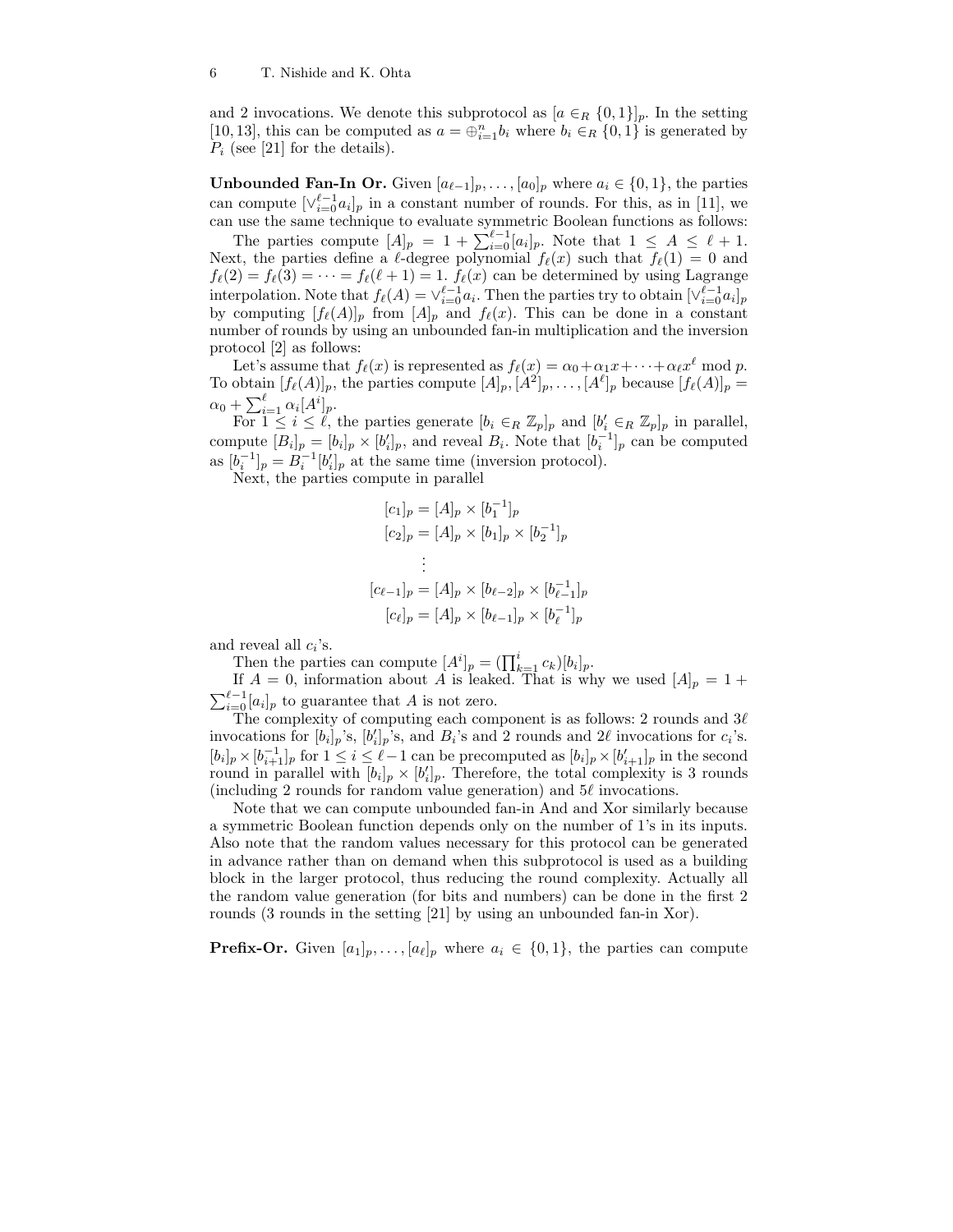the Prefix-Or  $[b_1]_p, \ldots, [b_\ell]_p$  such that  $b_i = \vee_{j=1}^i a_j$  in a constand number of rounds. As in [11], this can be done by using the technique from [5] as follows:

For notational convenience, let's assume that  $\ell = \lambda^2$  for an integer  $\lambda$  and index the bits  $a_k$  as  $a_{i,j} = a_{\lambda(i-1)+j}$  for  $i, j = 1, \ldots, \lambda$ . Other cases can be adapted quite straightforwardly.

First the parties compute  $[x_i]_p = \vee_{j=1}^{\lambda} [a_{i,j}]_p$  for  $i = 1, ..., \lambda$  in parallel by using unbounded fan-in Or where the size of problems is  $\lambda$  instead of  $\ell$ . Then the parties compute similarly  $[y_i]_p = \vee_{k=1}^i [x_k]_p$  for  $i = 1, \ldots, \lambda$  in parallel. Now we can notice that  $y_i = 1$  iff some block  $\{a_{i',1}, \ldots, a_{i',\lambda}\}\$  with  $i' \leq i$  contains a  $a_{i',j} = 1.$ 

Next, the parties set  $[f_1]_p = [x_1]_p$ , and for  $i = 2, ..., \lambda$ , set  $[f_i]_p = [y_i]_p$  $[y_{i-1}]_p$ . Now we can notice that  $f_i = 1$  iff  $\{a_{i,1}, \ldots, a_{i,\lambda}\}\$ is the first block containing a  $a_{i,j} = 1$ . Let  $i_0$  be such that  $f_{i_0} = 1$ . The parties can compute  $\{[a_{i_0,1}]_p,\ldots,[a_{i_0,\lambda}]_p\}$  by  $[a_{i_0,j}]_p = \sum_{i=1}^{\lambda} [f_i]_p \times [a_{i,j}]_p$  in parallel without revealing  $i_0$ .

Next, the parties compute  $\{[b_{i_0,1}]_p, \ldots, [b_{i_0,\lambda}]_p\}$  where  $b_{i_0,j} = \vee_{k=1}^j a_{i_0,k}$  by using unbounded fan-in Or in parallel.

Finally, the parties set  $[s_i]_p = [y_i]_p - [f_i]_p$ . Then  $s_i = 1$  iff  $i > i_0$ . If we index the bits of Prefix-Or  $b_k$  as  $b_{i,j} = b_{\lambda(i-1)+j}$  as we did for  $a_k$ , the Prefix-Or can be computed as  $[b_k]_p = [b_{\lambda(i-1)+j}]_p = [b_{i,j}]_p = [f_i]_p \times [b_{i_0,j}]_p + [s_i]_p$  in the end.

When we use several invocations of unbounded fan-in Or, all the necessary random values in unbounded fan-in Or can be generated in the first 2 rounds. Therefore, the total complexity is 7 rounds (including 2 rounds for random value generation) and  $17\ell$  invocations. <sup>3</sup> Similarly the Prefix-And can also be computed by using the same technique.

**Bitwise Less-Than.** Given two bitwise sharings  $[a]_B$  and  $[b]_B$ , the parties can compute  $[a < b]_p$  without revealing  $(a < b)$  itself. The basic idea is the same as the circuit for the millionaire's problem. We will give an outline of this subprotocol based on the description in [11].

For  $0 \leq i \leq \ell - 1$ , the parties compute  $[c_i]_{p_i} = [a_i \oplus b_i]_{p_i} = [a_i] + [b_i]_{p_i}$  $2[a_ib_i]_p$  in parallel and then compute  $[d_i]_p = \vee_{j=i}^{i-1} [c_j]_p$  by using Prefix-Or, and set  $[e_i]_p = [d_i - d_{i+1}]_p$  where  $[e_{\ell-1}]_p = [d_{\ell-1}]_p$ . Finally, the parties compute  $[a < b]_p = \sum_{i=0}^{\ell-1} ([e_i]_p \times [b_i]_p)$  in parallel.

The complexity of computing each component is as follows: 1 round and  $\ell$ invocations for  $c_i$ 's, 7 rounds and 17 $\ell$  invocations for the Prefix-Or, and 1 round and  $\ell$  invocations for  $\sum_{i=0}^{\ell-1} ([e_i]_p \times [b_i]_p)$ . Because  $c_i$ 's can be computed in parallel with random value generation in the Prefix-Or, the total complexity is 8 rounds (including 2 rounds for random value generation) and 19ℓ invocations. We use  $[a \lt B b]_p$  in order to stress that a and b are bitwise-shared. Note that if b is known, the complexity is 7 rounds (including 2 rounds for random value generation) and 17 $\ell$  invocations by saving the invocations for  $c_i$ 's and  $\sum_{i=0}^{\ell-1} ([e_i]_p \times [b_i]_p)$ .

Joint Random Number Bitwise-Sharing. The parties can bitwise-share a

 $3$  The evaluation in [11] is 17 rounds and 20 $\ell$  invocations by generating random values on demand.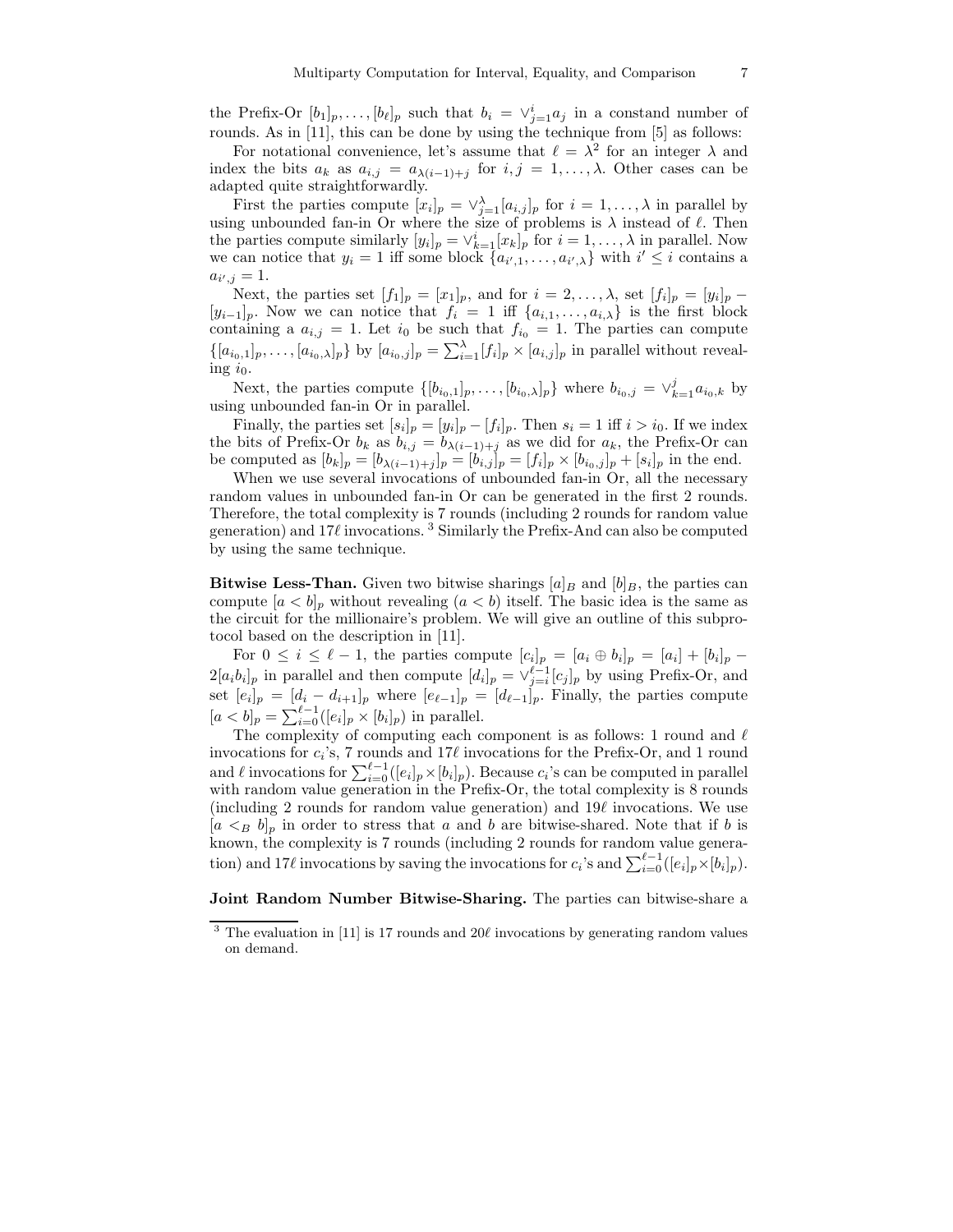uniformly random, unknown number r such that  $0 \le r = \sum_{i=0}^{\ell-1} 2^i r_i < p$  as follows: The parties generate each bit,  $[r_i \in_R \{0,1\}]_p$  for  $0 \le i \le \ell - 1$  in parallel, compute  $[r <_B p]_p$  by using the bitwise less-than protocol and reveal  $(r < p)$ . If  $r \geq p$ , the parties retry.

The complexity of computing each component is as follows: 2 rounds and  $2\ell$ invocations for  $r_i$ 's and 7 rounds and 17 $\ell$  invocations for the bitwise less-than protocol (note that  $p$  is known). Because  $r_i$ 's can be generated in parallel with random value generation in the Prefix-Or of the bitwise less-than protocol, the complexity is 7 rounds and  $19\ell$  invocations. As in [11], we assume that at least one of four generated candidates is less than  $p$  and the amortized complexity is 7 rounds (including 2 rounds for random value generation) and 76ℓ invocations. We denote this subprotocol as  $[r \in_R \mathbb{Z}_p]_B$ .

**Bitwise Sum.** Given two bitwise sharings  $[a]_B = \{[a_{\ell-1}]_p, \ldots, [a_0]_p\}$  and  $[b]_B =$  $\{[b_{\ell-1}]_p,\ldots,[b_0]_p\}$ , the parties can compute the bitwise sharing  $[d]_B = \{[d_\ell]_p,$  $\ldots$ ,  $[d_0]_p$  such that  $d = a + b$  over the integers (not mod p). By using the method of [6], the bitwise sum protocol can be performed in constant rounds (see [11] for the details). The total complexity based on the complexity analysis in this paper is 15 rounds (including 2 rounds for random value generation) and  $47\ell \log_2 \ell$  invocations. <sup>4</sup> See Appendix A for the details. We denote this subprotocol as  $[d]_B = [a]_B + [b]_B$ .

## 4 Existing Protocols [11, 21]

Damgård *et al.* [11] have shown a novel technique to convert  $[a]_p$  into  $[a]_B$ . This technique is called the bit-decomposition protocol (Fig. 1). Note that we can obtain  $[a]_p$  from  $[a]_B$  easily by computing  $[a]_p = \sum_{i=0}^{\ell-1} 2^i [a_i]_p \mod p$ . Also, Schoenmakers and Tuyls [21] have proposed a similar bit-decomposition protocol (called **BITREP** gate) in the context of multiparty computation  $[10, 13]$  based on threshold additively-homomorphic cryptosystems.

The complexity of computing each component in [11] is as follows: 7 rounds (including 2 rounds for random value generation) and 76 $\ell$  invocations for  $[r \in_R]$  $(\mathbb{Z}_p)_B$ , 13 rounds and  $47\ell \log_2 \ell$  invocations for  $[d]_B$  (bitwise sum), 5 rounds and 17 $\ell$  invocations for  $[q]_p$ , that is,  $[d \lt_B p]_p$ , and 13 rounds and 47 $\ell \log_2 \ell$  invocations for  $[h]_B$  (bitwise sum). The total complexity is 38 rounds (including 2 rounds for random value generation) and  $93\ell + 94\ell \log_2 \ell$  invocations.

By using the bit-decomposition protocol, any bit-oriented operation can be performed in arithmetic circuits where inputs are given as polynomial sharings (rather than bitwise sharings) of elements in  $\mathbb{Z}_p$ .

However, the bit-decomposition protocol is not cheap, so we try to construct a simplified bit-decomposition protocol and construct more efficient protocols for interval tests, equality tests, and comparisons without relying on the bitdecomposition protocol.

<sup>&</sup>lt;sup>4</sup> The evaluation in [11] is 37 rounds and  $55\ell \log_2 \ell$  invocations by generating random values on demand.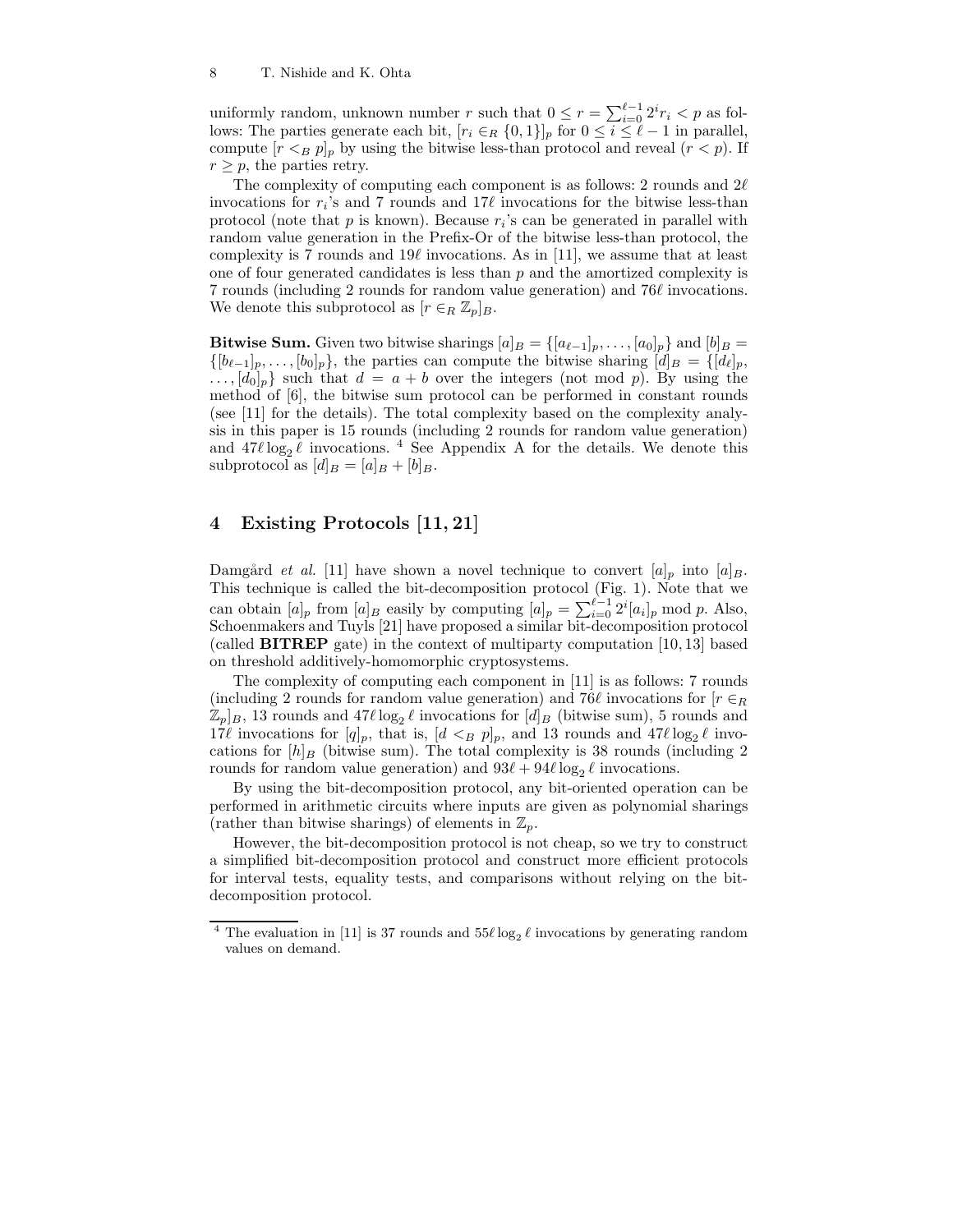The parties convert  $[a]_p$  into  $[a]_B$ .

- 1. The parties generate  $[r]_B$  and obtain  $[r]_p$  eventually.
- 2. The parties compute  $[c]_p = [a]_p [r]_p$  and reveal  $c = a-r \mod p \in \{0, 1, \ldots, p-1\}.$
- 3. The parties compute  $[d]_B = [r]_B + [c]_B = \{[d_\ell]_p, \ldots, [d_0]_p\}.$
- 4. Note that d can be represented as  $d = a + qp$  where  $q \in \{0, 1\}$ . The parties can compute the bit q as  $[q]_p = [p \leq d]_p = 1 - [d \lt B p]_p$ .
- 5. Consider  $g = (2^{\ell} qp) \mod 2^{\ell}$  and its bitwise sharing  $[g]_B = \{[g_{\ell-1}]_p, \ldots, [g_0]_p\}.$ Let  $(f_{\ell-1},\ldots,f_0)_2$  be the bit representation of  $2^{\ell}-p$  such that  $2^{\ell}-p=\sum_{i=0}^{\ell-1} 2^i f_i$ and  $f_i \in \{0,1\}$ . Then the parties can compute  $[g]_B$  by  $[g_i]_p = f_i[q]_p$  for  $0 \leq i \leq \ell-1$ because  $g = 0$  if  $q = 0$  and  $g = 2^{\ell} - p$  if  $q = 1$ .
- 6. The parties now have the two following bitwise sharings,  $[d]_B = [a + qp]_B$  and  $[g]_B = [(2^{\ell} - qp) \mod 2^{\ell}]_B$ . Therefore, the parties can compute  $[h]_B = [d]_B + [g]_B$ where  $h = a + q2^{\ell}$ .
- 7. By discarding the sharing  $[h_\ell]_p$  from  $[h]_B$ , they can obtain  $[a]_B$ .

Fig. 1. Bit-Decomposition [11]

## 5 Simplified Bit-Decomposition Protocol

In the original bit-decomposition protocol, we need 2 invocations of the bitwise sum protocol (in Steps 3 and 6 in Fig. 1). We can notice that the first invocation for  $[d]_B$  can be eliminated by changing the way in which we compute  $[q]_p$  based on the following observation.

In Step 4 of the original protocol, the parties compute  $[q]_p = 1 - [d \lt B p]_p$ where  $d = r + c$ , c is public, and r is bitwise-shared. Therefore, the condition,  $(d < p)$  can be changed into  $(r < p-c)$ . The parties have  $[r]_B$  and  $p-c$  is public, so  $(r < p - c)$  can be computed by using the bitwise less-than protocol without computing  $[d]_B = [r]_B + [c]_B$ , thus eliminating one invocation of the bitwise sum protocol.

Since we have eliminated  $[d]_B$ , we need to specify how to compute  $[a]_B$  in the rest of the protocol. Fortunately, we can use  $[r]_B$  itself to compute  $[a]_B$  by using the bitwise sum protocol. The simplified bit-decomposition protocol is given in Fig. 2.

Complexity of Bit-Decomposition Protocol. The complexity of computing each component is as follows: 7 rounds (including 2 rounds for random value generation) and 76 $\ell$  invocations for  $[r \in_R \mathbb{Z}_p]_B$ , 5 rounds and 17 $\ell$  invocations for  $[q]_p$ , that is,  $[r <_B p - c]_p$ , and 13 rounds and 47 $\ell \log_2 \ell$  invocations for  $[h]_B$ . The total complexity is 25 rounds (including 2 rounds for random value generation) and  $93\ell + 47\ell \log_2 \ell$  invocations.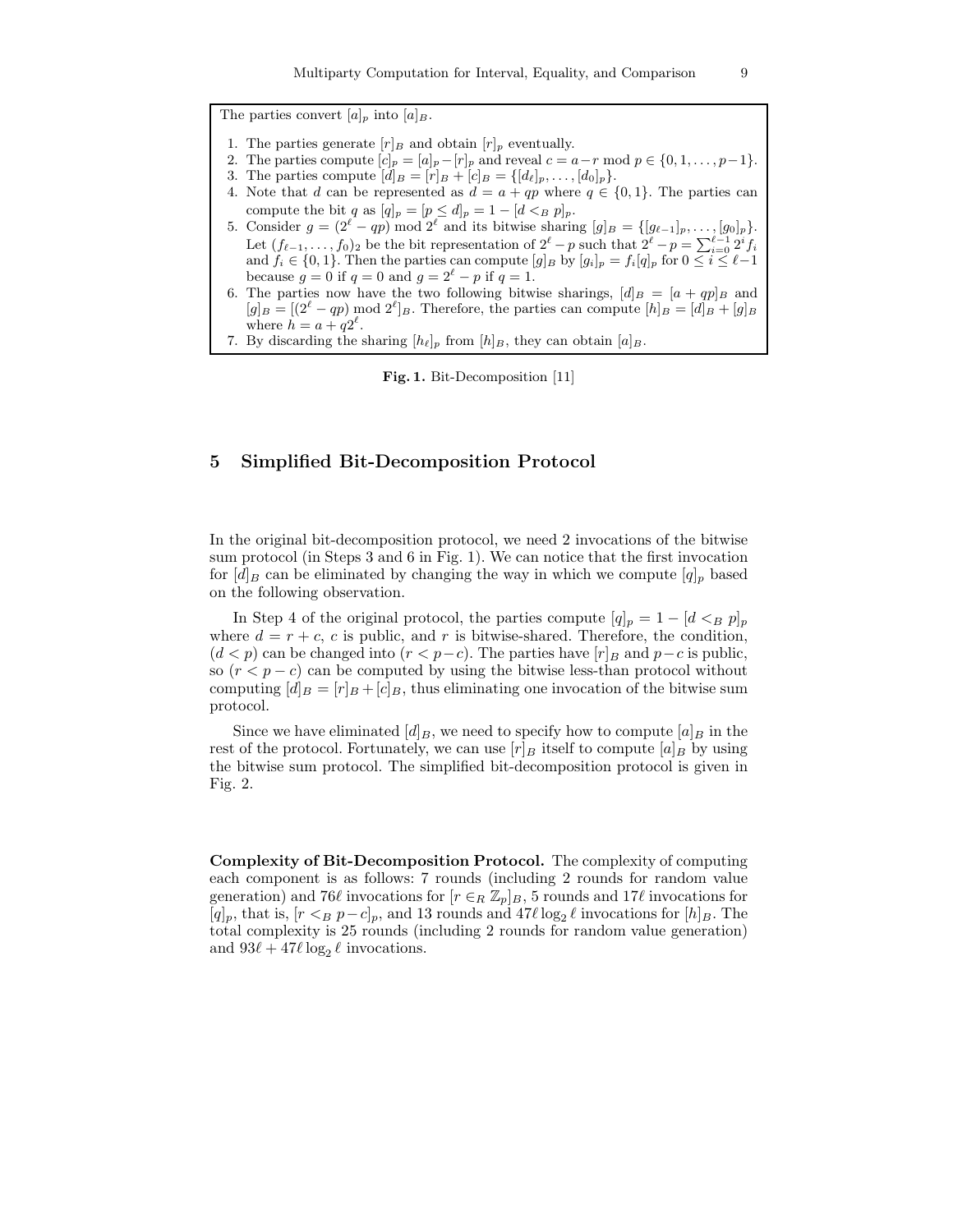The parties convert  $[a]_p$  into  $[a]_B$ .

- 1. The parties generate  $[r]_B$  and obtain  $[r]_p$  eventually.
- 2. The parties compute  $[c]_p = [a]_p [r]_p$  and reveal  $c = a r \mod p \in \{0, 1, \ldots, p-1\}.$ If  $c = 0$ , the parties are successfully done because  $[r]_B$  is equal to  $[a]_B$  by a coincidence.
- 3. If  $c \neq 0$ , next, the parties compute the bit  $q$ ,  $[q]_p = [p \leq r + c]_p = 1 [r \lt B p c]_p$ by using the bitwise less-than protocol.
- 4. Note that a can be represented as  $a = c+r-qp$  over the integers where  $q \in \{0,1\}$ . Therefore, we also have  $2^{\ell} + a = 2^{\ell} + c - qp + r$  over the integers. Consider  $\widetilde{g} = (2^{\ell} + c - qp) \mod 2^{\ell}$  and its bitwise sharing  $[\widetilde{g}]_B = \{[\widetilde{g}_{\ell-1}]_p, \ldots, [\widetilde{g}_0]_p\}$ . Let  $(\widetilde{f}_{\ell-1},\ldots,\widetilde{f}_0)_2$  be the bit representation of  $2^{\ell}+c-p$  such that  $2^{\ell}+c-p=\sum_{i=0}^{\ell-1}2^i\widetilde{f}_i$ and  $\tilde{f}_i \in \{0,1\}$ . Also, let  $(\tilde{f}'_{\ell-1},\ldots,\tilde{f}'_0)_2$  be the bit representation of c such that  $c = \sum_{i=0}^{\ell-1} 2^i \tilde{f}'_i$  and  $\tilde{f}'_i \in \{0,1\}$ . Then the parties can compute  $[\tilde{g}]_B$  by  $[\tilde{g}_i]_p =$  $(\widetilde{f}_i - \widetilde{f}_i')[q]_p + \widetilde{f}_i'$  for  $0 \le i \le \ell - 1$  because  $\widetilde{g} = c$  if  $q = 0$  and  $\widetilde{g} = 2^{\ell} + c - p$  if  $q = 1$ . 5. The parties now have the two following bitwise sharings,  $[r]_B$  and  $[\tilde{g}]_B = [(2^{\ell} +$  $(c - qp) \mod 2^{\ell}]_B$ . Therefore, the parties can compute  $[h]_B = [r]_B + [\widetilde{g}]_B$  where  $h = a + q2^{\ell}.$
- 6. By discarding the sharing  $[h_\ell]_p$  from  $[h]_B$ , they can obtain  $[a]_B$ .

Fig. 2. Simplified Bit-Decomposition

## 6 Proposed Protocols Without Bit-Decomposition

#### 6.1 Interval Test Protocol

In the interval test protocol, given public constants  $c_1, c_2 \in \mathbb{Z}_p$  (where  $c_1 < c_2$ ) and shared secret  $a \in \mathbb{Z}_p$ , the parties compute  $[c_1 < a < c_2]_p$  without revealing  $(c_1 < a < c_2)$  itself.

If the parties use the bit-decomposition protocol, the parties compute  $[a]_B$ from  $[a]_p$  and compute  $[c_1 < a < c_2]_p = [c_1 < B a]_p \times [a < B c_2]_p$ .

The basic idea of our construction is as follows: We randomize a by  $c = a+r$ and reveal  $c$  where  $r$  is a bitwise-shared random secret. We obtain an appropriate interval  $[r_{\text{low}}, r_{\text{high}}]$  from c,  $c_1$ , and  $c_2$ . Then computing  $[c_1 < a < c_2]_p$  is reduced to checking whether r exists in the appropriate interval  $r_{\text{low}} < r < r_{\text{high}}$  (for example, see Fig. 3) by the bitwise less-than protocol.

**Procedure.** The parties generate  $[r \in_R \mathbb{Z}_p]_B$  and obtain  $[r]_p$  eventually. Next, the parties compute  $[c]_p = [a]_p+[r]_p$  and reveal  $c = a+r \mod p \in \{0,1,\ldots,p-1\}.$ At this point, no information about  $a$  is leaked from  $c$  because  $r$  is uniformly random and unknown to the parties. Now we can think that  $a \in \{-(p - c - )$ 1), . . . ,  $-1, 0, 1, \ldots, c - 1, c$  because  $r \in \{0, 1, \ldots, p - 1\}$ .

First, we consider the case where  $c_1 < c < c_2$  does not hold. When  $c_2 \leq c$ (see Fig. 3), obviously, we have  $(c_1 < a < c_2) = 1$  if  $(r_{\text{low}} = )c - c_2 < r < c - c_1 (=$  $r_{\text{high}}$ ). Similarly, when  $c \leq c_1$  (see Fig. 4), if  $(r_{\text{low}} = c + p - c_2 < r < c + p - c_1)$  $r_{\text{high}}$ ), we have  $-(p - c_1) < a < -(p - c_2)$ . This means that  $(c_1 < a < c_2) = 1$ . Therefore, the parties compute, by using the bitwise less-than protocol,

$$
[c_1 < a < c_2]_p = [r_{\text{low}} <_{B} r]_p \times [r <_{B} r_{\text{high}}]_p.
$$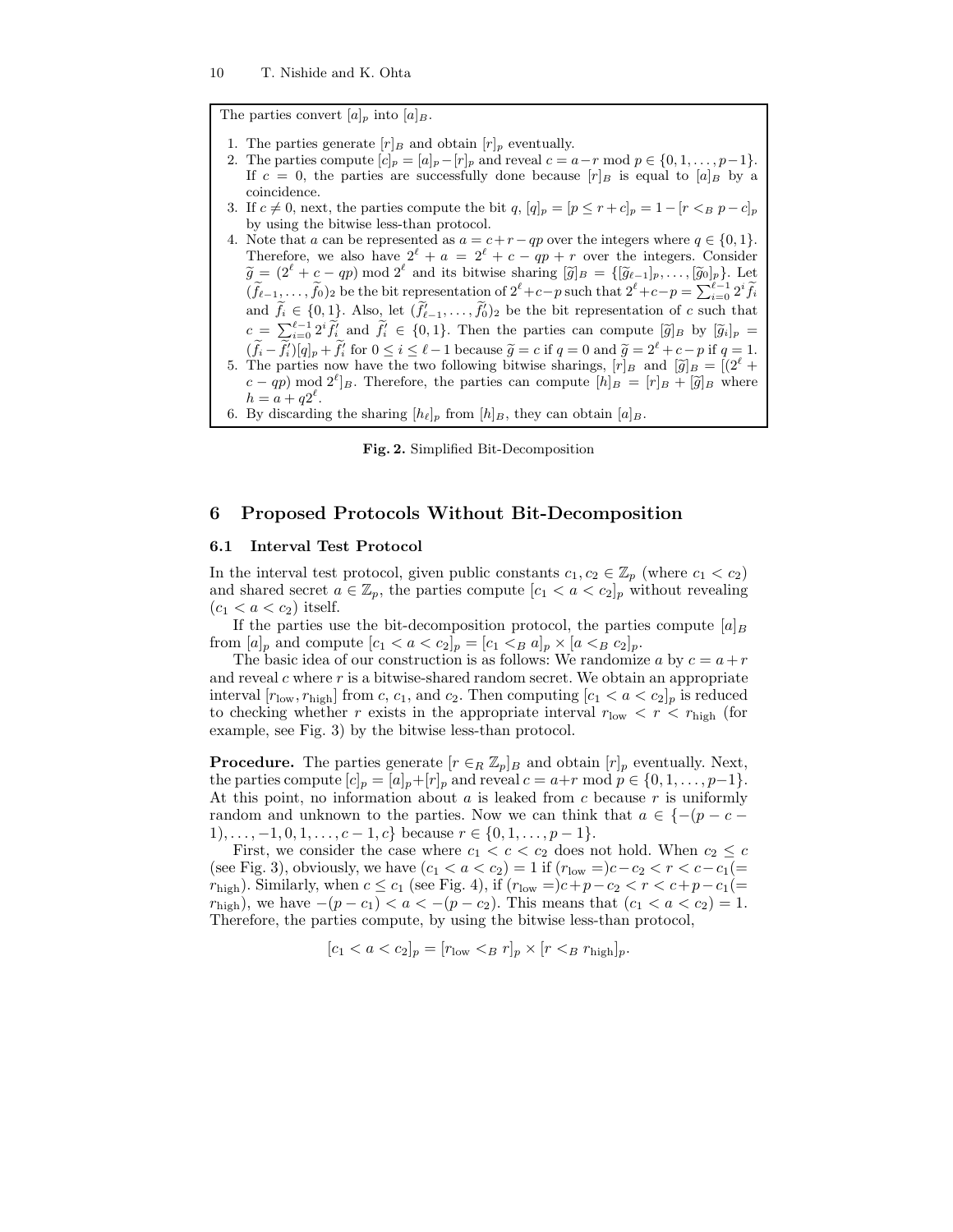



Next, we consider the case where  $c_1 < c < c_2$  holds (see Fig. 5). In this case, if  $(r_{\text{low}} =)c - c_1 - 1 < r < c + p - c_2 + 1 (= r_{\text{high}})$ , we have  $-\bar{p} - c_2 \le a \le c_1$ . This means that  $(c_1 < a < c_2) = 0$ . Therefore, the parties compute

 $[r_{\text{low}} < r < r_{\text{high}}]_p = [c - c_1 - 1 <_B r]_p \times [r <_B c + p - c_2 + 1]_p$ 

by using the bitwise less-than protocol and set

 $[c_1 < a < c_2]_p = 1 - [r_{\text{low}} < r < r_{\text{high}}]_p.$ 

Complexity of Interval Test Protocol. If we use the bit-decomposition protocol straightforwardly, the complexity of computing each component is as follows: 38 rounds (including 2 rounds for random value generation) and  $93\ell +$ 94 $\ell \log_2 \ell$  invocations for  $[a]_B$ , 5 rounds and  $(17\ell \times 2)$  invocations for  $[c_1 \lt B a]_p$ and  $[a \lt B c_2]_p$ , and 1 round and 1 invocation for  $[c_1 \lt B a]_p \times [a \lt B c_2]_p$ . The total complexity is 44 rounds (including 2 rounds for random value generation) and  $127\ell + 94\ell \log_2 \ell + 1$  invocations.

On the other hand, in our construction, the complexity of computing each component is as follows: 7 rounds (including 2 rounds for random value generation) and 76 $\ell$  invocations for  $[r \in_R \mathbb{Z}_p]_B$ , 5 rounds and  $(17\ell \times 2)$  invocations for  $[r_{\text{low}} < B r]_p$  and  $[r < B r_{\text{high}}]_p$ , and 1 round and 1 invocation for  $[r_{\text{low}} \leq_B r]_p \times [r \leq_B r_{\text{high}}]_p$ . The total complexity is 13 rounds (including 2) rounds for random value generation) and  $110\ell + 1$  invocations.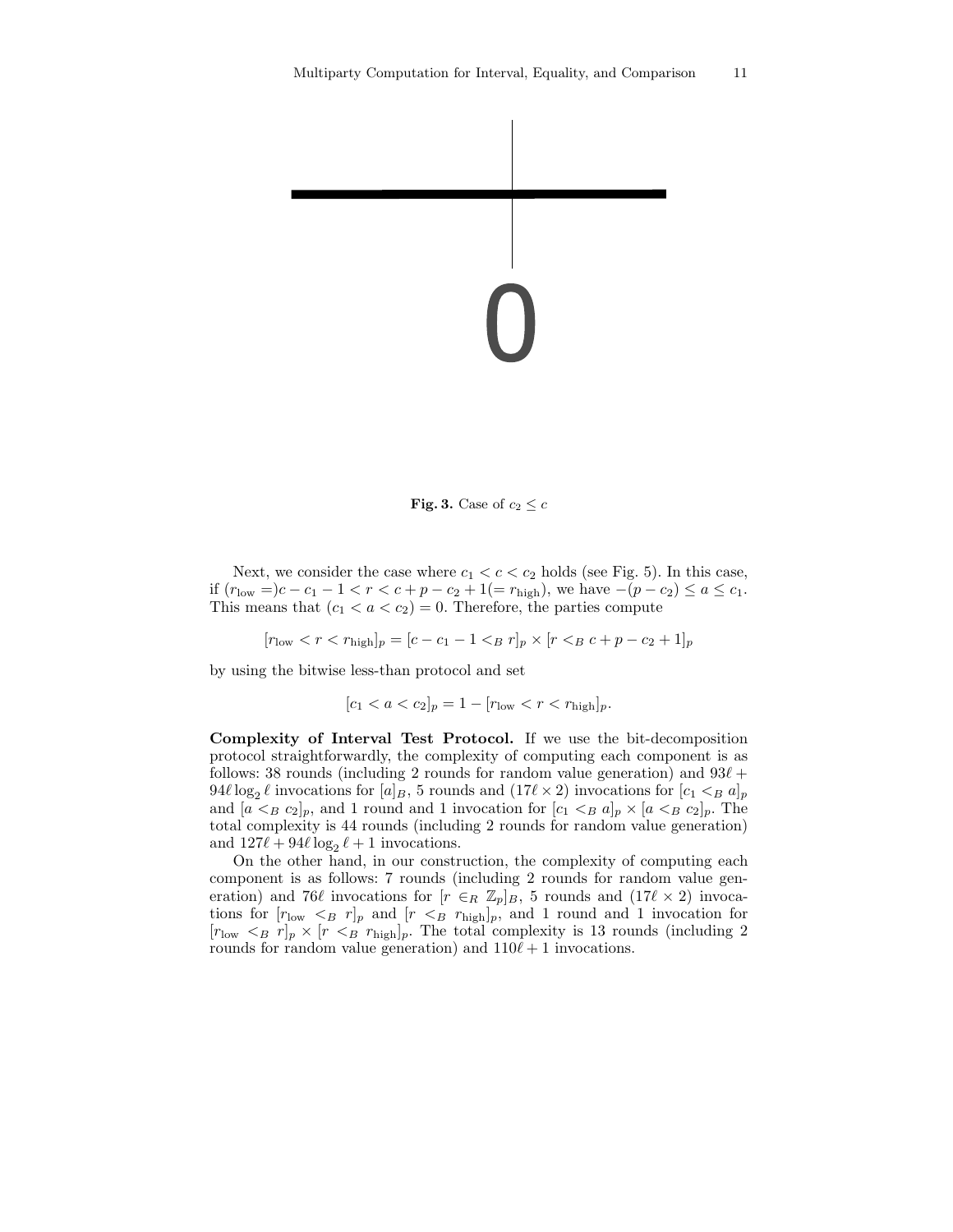

**Fig. 4.** Case of  $c \leq c_1$ 

#### 6.2 LSB Protocol for Special Case of Interval Test Protocol

In order to construct our comparison protocol later, we consider computing  $[a < \frac{p}{2}]_p$ . Though it is possible for us to use the technique in Section 6.1, we compute  $[a < \frac{p}{2}]_p$  more efficiently by using special properties of  $\frac{p}{2}$  and apply this subprotocol (called the LSB protocol here) to our comparison protocol. By a simple observation, we can notice that  $a \in \{0, 1, \ldots, \frac{p-1}{2}\} \Leftrightarrow (2a \mod p)_0 = 0$ , and that  $a \in \{\frac{p-1}{2}+1,\ldots,p-1\} \Leftrightarrow (2a \mod p)_0 = 1$  where  $(x)_0$  is the least significant bit (LSB) of  $x \in \{0, 1, \ldots, p-1\}$ . That is, if  $a < \frac{p}{2}$ , no wrap-around modulo  $p$  occurs when  $2a$  mod  $p$  is computed and  $2a$  mod  $p$  is even. On the other hand, if  $a > \frac{p}{2}$ , a wrap-around modulo p occurs when 2a mod p is computed and 2a mod p is odd. Therefore, if we can compute  $[(x)_0]_p$  from  $[x]_p$ , we can use it to compute  $[a < \frac{p}{2}]_p$ .

To compute  $[(x)_0]_p$  from  $[x]_p$ , we randomize x by  $c = x+r$  and reveal c where r is a bitwise-shared random secret. Then we can obtain  $[(x)_0]_p$  from  $(c)_0$  and  $[(r)_0]_p.$ 

**Procedure.** The parties want to compute  $[(x)_0]_p$  from  $[x]_p$ . The parties generate  $[r \in_R \mathbb{Z}_p]_B$  and obtain  $[r]_p$  eventually. Next, the parties compute  $[c]_p = [x]_p + [r]_p$ and reveal  $c = x+r \mod p \in \{0,1,\ldots,p-1\}$ . If no wrap-around modulo p occurs when c is computed, we have  $(x)_0 = (c)_0 \oplus (r)_0$  and if a wrap-around modulo p occurs when c is computed, we have  $(x)_0 = 1 - \{(c)_0 \oplus (r)_0\}$ . Furthermore, we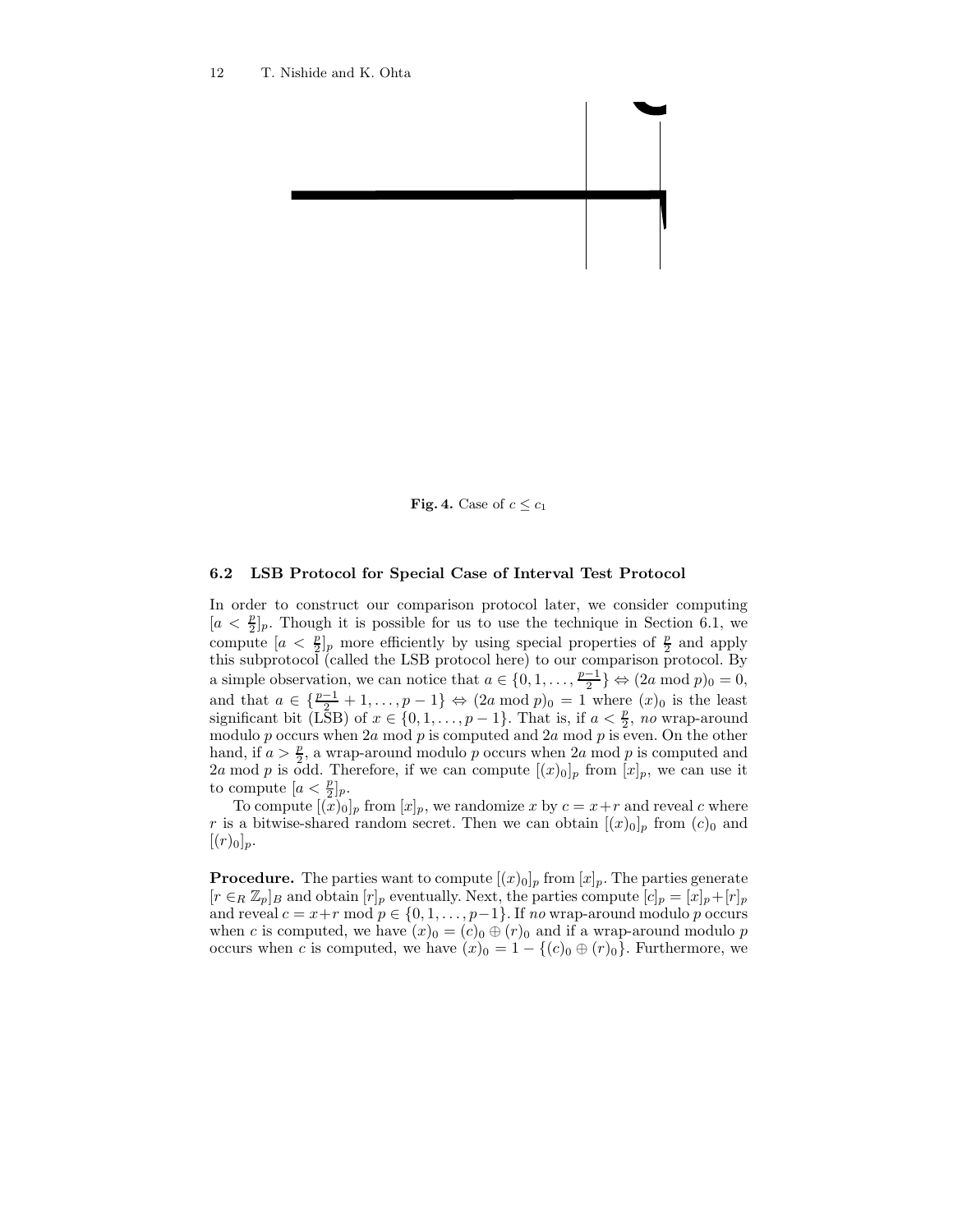

Fig. 5. Case of  $c_1 < c < c_2$ 

can use  $(c < r)$  to know whether or not a wrap-around modulo p occurred when c was computed. That is, if  $(c < r) = 0$ , it means that no wrap-around modulo p occurred, and if  $(c < r) = 1$ , it means that a wrap-around modulo p occurred because  $r \in \{0, 1, \ldots, p-1\}.$ 

From these facts, the parties can compute  $[(x)_0]_p$  as

$$
[(x)_{0}]_{p} = [c <_{B} r]_{p} \times (1 - \{(c)_{0} \oplus [(r)_{0}]_{p}\}) + (1 - [c <_{B} r]_{p}) \times \{(c)_{0} \oplus [(r)_{0}]_{p}\}
$$
  
=  $[c <_{B} r]_{p} + \{(c)_{0} \oplus [(r)_{0}]_{p}\} - 2[c <_{B} r]_{p} \times \{(c)_{0} \oplus [(r)_{0}]_{p}\}. (1)$ 

The interpretation of Eq. (1) is that if  $(c <sub>B</sub> r) = 1$ , we have  $(1 - \{(c)_0 \oplus [(r)_0]_p\})$ and otherwise we have  $\{(c)_0 \oplus [(r)_0]_p\}$ . Because c is public, note that  $(c)_0 \oplus [(r)_0]_p$ can be computed as

$$
(c)_0 \oplus [(r)_0]_p = \begin{cases} [(r)_0]_p & \text{if } (c)_0 = 0\\ 1 - [(r)_0]_p & \text{if } (c)_0 = 1. \end{cases}
$$

Also note that the parties already have  $[(r)_0]_p$  because r is generated by  $[r \in_R]$  $\mathbb{Z}_p]_B.$ 

By using the LSB protocol, the parties can compute  $[a < \frac{p}{2}]_p$  from  $[a]_p$  as  $[a < \frac{p}{2}]_p = 1 - [(2a)_0]_p.$ 

Complexity of LSB Protocol. The complexity of computing each component is as follows: 7 rounds (including 2 rounds for random value generation) and  $76\ell$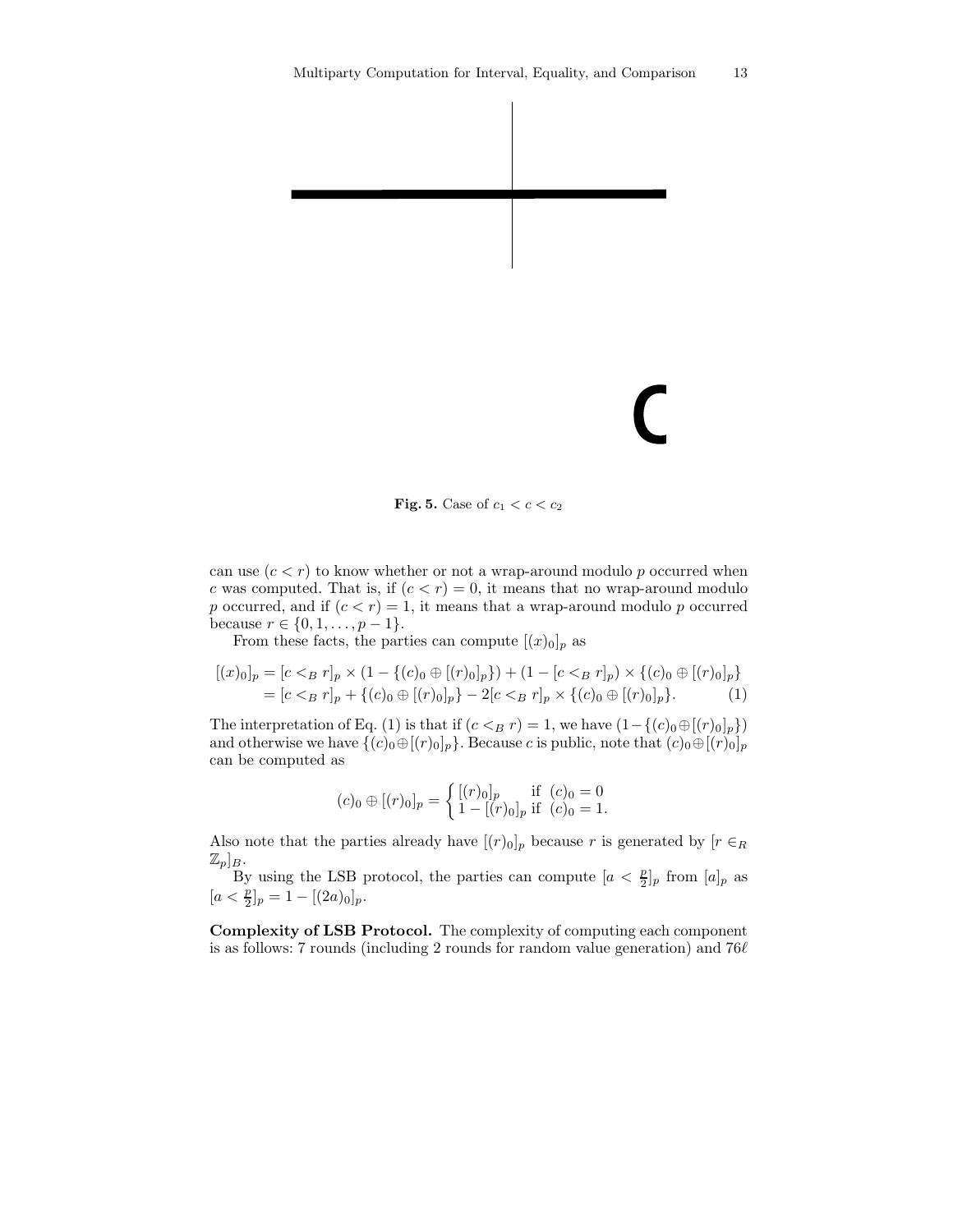|  | $ w = (a < p/2) x = (b < p/2) y = (a - b \bmod p < p/2) z = (a < b) $ |  |
|--|-----------------------------------------------------------------------|--|
|  |                                                                       |  |
|  |                                                                       |  |
|  |                                                                       |  |
|  |                                                                       |  |
|  |                                                                       |  |
|  |                                                                       |  |

**Table 2.** Truth Table for  $(a < b)$ 

invocations for  $[r \in_R \mathbb{Z}_p]_B$ , 5 rounds and 17 $\ell$  invocations for  $[c \lt_B r]_p$ , and 1 round and 1 invocation for  $[c <sub>B</sub> r]_p \times [(r]_0]_p$ . The total complexity is 13 rounds (including 2 rounds for random value generation) and  $93\ell + 1$  invocations.

#### 6.3 Comparison Protocol

In the comparison protocol, given two shared secrets  $a, b \in \mathbb{Z}_p$ , the parties compute  $[a \lt b]_p$  without revealing  $(a \lt b)$  itself. For example, we can compute  $[\max(a, b)]_p = [a]_p + [a < b]_p \times [b - a]_p$  by using the comparison protocol.

If the parties use the bit-decomposition protocol, the parties compute  $[a]_B$ and  $[b]_B$  from  $[a]_p$  and  $[b]_p$  and compute  $[a <_B b]_p$  as in [11].

It seems difficult for us to compare  $\alpha$  and  $\beta$  directly without using the bitdecomposition protocol. Therefore, we compare  $a$  and  $b$  indirectly via the value of  $\frac{p}{2}$  by computing  $[a < \frac{p}{2}]_p$ ,  $[b < \frac{p}{2}]_p$ , and  $[a - b \mod p < \frac{p}{2}]_p$ .

**Procedure.** By a simple observation, we can notice that  $(a < b)$  is determined from  $(a < \frac{p}{2})$ ,  $(b < \frac{p}{2})$ , and  $(a - b \mod p < \frac{p}{2})$ . This observation can be confirmed by the truth table (Table 2).

When we denote  $(a < \frac{p}{2})$ ,  $(b < \frac{p}{2})$ ,  $(a - b \mod p < \frac{p}{2})$ , and  $(a < b)$  as w, x,  $y$ , and  $z$  respectively, then  $z$  is represented as

$$
z = w\bar{x} \lor \bar{w}\bar{x}\bar{y} \lor wx\bar{y}
$$
  
=  $w(1-x) + (1-w)(1-x)(1-y) + wx(1-y)$   
=  $w(x+y-2xy) + 1 - y - x + xy.$  (2)

Therefore, if the parties can compute  $[a < \frac{p}{2}]_p$ ,  $[b < \frac{p}{2}]_p$ , and  $[a - b \mod p < \frac{p}{2}]_p$ , they can compute  $[a < b]_p$  from Eq. (2) by using addition and the multiplication protocol. We can use the LSB protocol to compute all three of these values.

Complexity of Comparison Protocol. If we use the bit-decomposition protocol straightforwardly, the complexity of computing each component is as follows: 38 rounds (including 2 rounds for random value generation) and  $2 \times (93\ell +$  $94\ell \log_2 \ell$  invocations for  $[a]_B$  and  $[b]_B$  and 6 rounds and 19 $\ell$  invocations for  $[a \lt B b]_p$ . The total complexity is 44 rounds (including 2 rounds for random value generation) and  $205\ell + 188\ell \log_2 \ell$  invocations.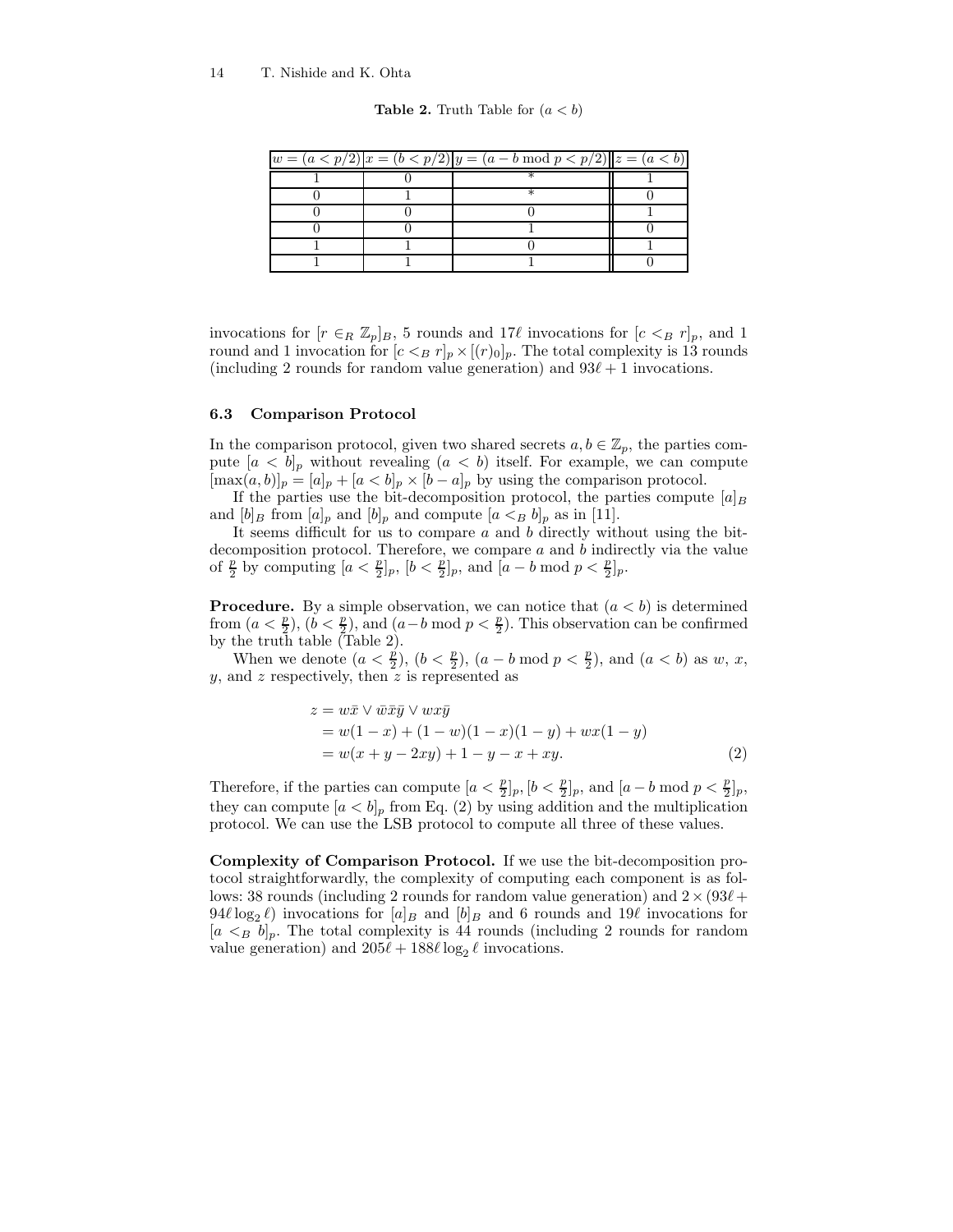On the other hand, in our construction, the complexity of computing each component is as follows: 13 rounds (including 2 rounds for random value generation) and  $3 \times (93\ell + 1)$  invocations for  $[a \lt \frac{p}{2}]_p$ ,  $[b \lt \frac{p}{2}]_p$ , and  $[a - b \mod p \lt \frac{p}{2}]_p$ and 2 rounds and 2 invocations for Eq. (2). The total complexity is 15 rounds (including 2 rounds for random value generation) and  $279\ell + 5$  invocations.

#### 6.4 Equality Test Protocol

In the equality test protocol, given two shared secrets  $a, b \in \mathbb{Z}_p$ , the parties compute  $[a = b]_p$  without revealing  $(a = b)$  itself.

Because  $[a = b]_p$  can be computed by  $[a - b = 0]_p$ , we focus on computing  $[a=0]_p.$ 

If the parties use the bit-decomposition protocol, the parties compute  $[d]_B$ from  $[d]_p = [a - b]_p$  and compute  $[\wedge_{i=0}^{\ell-1}(1 - d_i)]_p$  by using an unbounded fan-in And as in [11].

In our construction, we use a very simple observation that the randomization  $c(= d + r)$  of d is equal to r if d is zero.

**Procedure.** First the parties generate  $[r \in_R \mathbb{Z}_p]_B$  and obtain  $[r]_p$  eventually. Next, the parties compute  $[c]_p = [a]_p + [r]_p$  and reveal  $c = a + r \mod p \in$  $\{0, 1, \ldots, p-1\}$ . We can note that  $c = r$  iff  $a = 0$ . Therefore, the parties compute whether all bits of c are the same as  $[r]_B$ . Let  $(c_{\ell-1},...,c_0)_2$  be the bit representation of c. Then the parties compute  $[c'_i]_p$  for  $0 \le i \le \ell - 1$  as

$$
[c'_{i}]_{p} = \begin{cases} [r_{i}]_{p} & \text{if } c_{i} = 1\\ 1 - [r_{i}]_{p} & \text{if } c_{i} = 0. \end{cases}
$$

We can note that  $c'_i \in \{0,1\}$  and that  $c'_i = 1$  iff  $c_i = r_i$ . Finally, the parties compute  $[a = 0]_p$  as  $\left[\wedge_{i=0}^{\ell-1} c_i'\right]_p$  by using an unbounded fan-in And.

Complexity of Equality Test Protocol. If we use the bit-decomposition protocol straightforwardly, the complexity of computing each component is as follows: 38 rounds (including 2 rounds for random value generation) and  $93\ell$  + 94 $\ell \log_2 \ell$  invocations for  $[d]_B$  and 1 rounds and 5 $\ell$  invocations for  $\left[\wedge_{i=0}^{\ell-1}(1-\right]$  $(d_i)|_p$ . The total complexity is 39 rounds (including 2 rounds for random value generation) and  $98\ell + 94\ell \log_2 \ell$  invocations.

On the other hand, in our construction, the complexity of computing each component is as follows: 7 rounds (including 2 rounds for random value generation) and 76 $\ell$  invocations for  $[r]_B$  and 1 rounds and 5 $\ell$  invocations for  $[\wedge_{i=0}^{\ell-1} c'_i]_p$ . The total complexity is 8 rounds (including 2 rounds for random value generation) and  $81\ell$  invocations.

#### 6.5 Probabilistic Equality Test Protocol

We consider another version of the equality test protocol with a very small round complexity. We focus on computing  $[a = 0]_p$  again. In our construction, we assume that  $p = 3 \mod 4$  or  $p = 5 \mod 8$ . These imply that Legendre symbol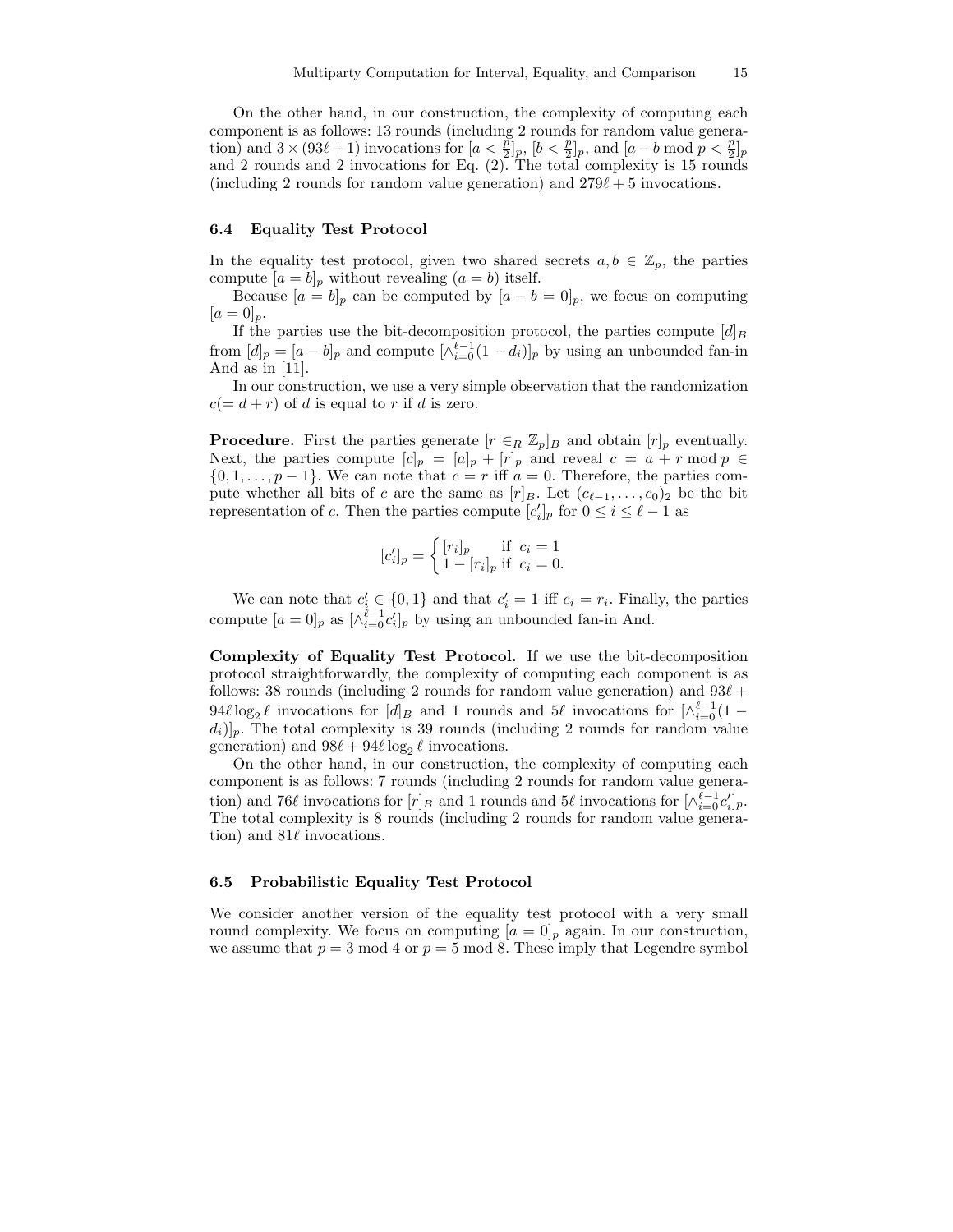$\left(\frac{-1}{p}\right) = -1$  if  $p = 3 \mod 4$  and that  $\left(\frac{2}{p}\right) = -1$  if  $p = 5 \mod 8$ . The basic idea is based on the property of quadratic residues as follows: If  $a$  is a zero, we always have  $\left(\frac{c}{p}\right) = \left(\frac{r}{p}\right)$  where  $c = a + r$ , r is a random secret and c is a revealed value. If a is not a zero, we have  $\left(\frac{c}{p}\right) \neq \left(\frac{r}{p}\right)$  with non-negligible probability. By checking whether  $\left(\frac{c}{p}\right) = \left(\frac{r}{p}\right)$  secretly with sufficiently many trials, we can perform the equality test on  $a$  in a probabilistic way. Here note that we need to generate random secret r in a special way to compute  $\left(\frac{r}{p}\right)$  secretly.

**Procedure.** First we describe the case of  $p = 3 \text{ mod } 4$ . The case of  $p = 5 \text{ mod } 8$ can be obtained quite straightforwardly as we mention later.

The parties generate  $[b_j \in_R \{-1,1\}]_p$ ,  $[r_j \in_R \mathbb{Z}_p]_p$ , and  $[r'_j \in_R \mathbb{Z}_p]_p$  for  $1 \leq j \leq k$  in parallel where k is chosen such that the error probability  $\left(\frac{1}{2}\right)^k$  is negligible. The value  $b_j$  can be generated by a joint random bit sharing. Next, the parties compute for  $1 \leq j \leq k$  in parallel,

$$
[c_j]_p = [a]_p \times [r_j]_p + [b_j]_p \times [r'_j]_p \times [r'_j]_p
$$

and reveal all the  $c_j$ 's. Note that  $b_j r_j'^2$  is uniformly random and unknown to the parties, so no information about  $a$  is leaked from  $c_j$ . Actually we can confirm that  $Pr[b_j r_j'^2 = 0] = Pr[r_j' = 0] = \frac{1}{p}$ , that  $Pr[b_j r_j'^2 = y] = Pr[\check{b}_j = 1] \times Pr[r_j' = 1]$  $\pm \sqrt{y}$ ] =  $\frac{1}{2} \times \frac{2}{p} = \frac{1}{p}$  if y is a quadratic residue, and that  $Pr[b_j r_j'^2 = y] = Pr[b_j =$  $-1 \times \Pr[r'_j = \pm \sqrt{-y}] = \frac{1}{2} \times \frac{2}{p} = \frac{1}{p}$  if y is a quadratic nonresidue.

Also note that if  $a = 0$ ,  $ar_j$  is always a zero and that if  $a \neq 0$ ,  $ar_j$  is uniformly random.

If  $c_j$  is a zero, the parties discard the  $c_j$  and retry. The probability that  $c_j$ happens to be a zero is  $\frac{1}{p}$  and negligible in the practical setting (e.g.,  $p > 2^{32}$ ).

Assuming that  $c_j$  is not a zero, we can notice that  $a = 0 \Rightarrow \left(\frac{c_j}{p}\right) = \left(\frac{b_j r_j'^2}{p}\right) =$  $b_j$  with prob. 1, and that  $a \neq 0 \Rightarrow \left(\frac{c_j}{p}\right) = b_j$  with prob.  $\frac{1}{2}$ . The case of  $a = 0$ is obvious. When  $a \neq 0$ ,  $c_j$  is uniformly random whether  $b_j$  is  $-1$  or 1 because  $ar_j$  is uniformly random, so the probability that  $\left(\frac{c_j}{p}\right) = b_j$  is  $\frac{1}{2}$ .

Then the parties compute for  $1 \leq j \leq k$ ,

$$
[x_j]_p = \begin{cases} 2^{-1}([b_j]_p + 1) & \text{if } \left(\frac{c_j}{p}\right) = 1\\ -2^{-1}([b_j]_p - 1) & \text{if } \left(\frac{c_j}{p}\right) = -1. \end{cases}
$$

Note that  $x_j \in \{0,1\}$  and that  $x_j = 1$  iff  $\left(\frac{c_j}{p}\right) = b_j$ . Finally, the parties compute  $[a = 0]_p = [\wedge_{j=1}^k x_j]_p$  by using an unbounded fan-in And, assuming that at least one of  $x_j$ 's is 0 if  $a \neq 0$  with sufficiently large k.

The error probability that  $(a = 0) = 1$  when  $a \neq 0$  is  $\left(\frac{1}{2}\right)^k$  and it can be negligible if we use sufficiently large  $k$ .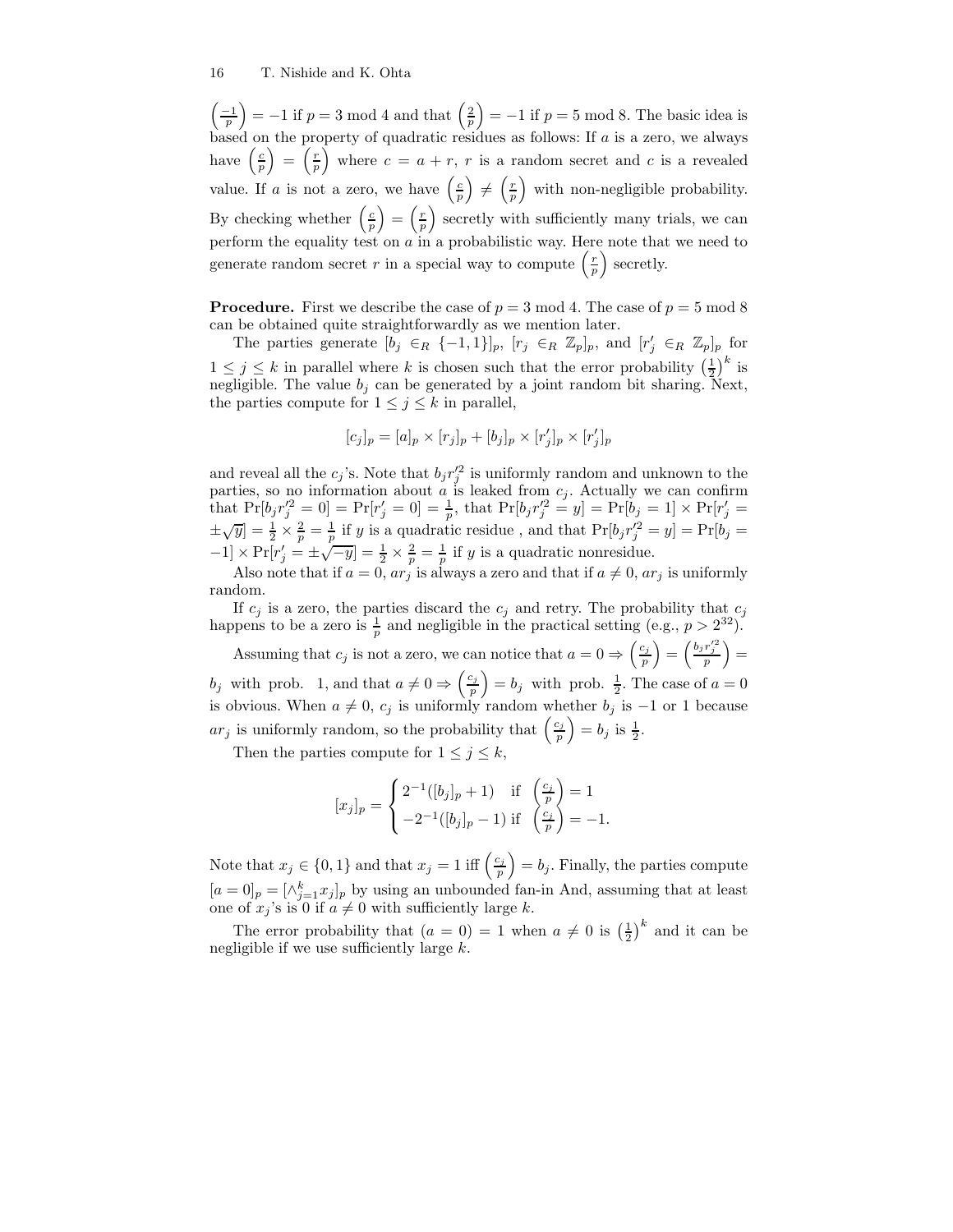Similarly, when  $p = 5 \mod 8$ , the parties compute and reveal for  $1 \leq j \leq k$ 

$$
c_j = ar_j + b'_j r'^2_j \bmod p
$$

instead of  $c_j = ar_j + b_j r_j'^2 \text{ mod } p$  where  $b'_j = -2^{-1}(b_j - 3)$ .

Note that  $b'_j \in_R \{2, 1\}$  because  $b_j \in_R \{-1, 1\}$ . Therefore, noting that  $\left(\frac{2}{p}\right) =$ -1, we can notice that  $a = 0 \Rightarrow \left(\frac{c_j}{p}\right) = \left(\frac{b'_j r'^2_j}{p}\right) = b_j$  with prob. 1, and that  $a \neq 0 \Rightarrow \left(\frac{c_j}{p}\right) = b_j$  with prob.  $\frac{1}{2}$ . The rest of computation can be done as we did for  $p = 3 \mod 4$ .

Though we assumed, for simplicity, that  $p = 3 \text{ mod } 4$  or that  $p = 5 \text{ mod } 8$ , actually we can extend the idea to arbitrary primes if we generate  $b_i \in_R \{y, 1\}$ such that  $\left(\frac{y}{p}\right) = -1$ .

Quadratic Residuosity Test Protocol. Incidentally, by using the random secret  $b_j r_j^2$  in Section 6.5, we can also construct a quadratic residuosity test protocol where, given  $[a \in \mathbb{Z}_p^*]_p$ , the parties can compute  $\left[\left(\frac{a}{p}\right)]_p$  as follows:

Here we assume that  $p = 3 \text{ mod } 4$  for simplicity. The parties generate  $[br^2]_p$ in the same way as  $b_j r_j^2$  is generated in Sect. 6.5, and reveal  $c = br^2 a$ . If c is a zero, the parties retry. The parties can compute  $\left[\left(\frac{a}{p}\right)]_p$  as  $\left(\frac{c}{p}\right)[b]_p$  since  $\left(\frac{c}{p}\right) = \left(\frac{b}{p}\right) \left(\frac{a}{p}\right) = b \left(\frac{a}{p}\right).$ 

Complexity of Probabilistic Equality Test Protocol. The complexity of computing each component is as follows: 3 rounds (including 2 rounds for random value generation) and 7k invocations for  $[c_j]_p$ 's and 1 rounds and 5k invocations for  $[\wedge_{j=1}^{k} x_j]_p$ . The total complexity is 4 rounds (including 2 rounds for random value generation) and  $12k$  invocations.

## 7 Implementation

In the real implementation, we can use (odd-even) parallel prefix computation [19, 18] based on carry propagation and generation for the bitwise less-than and bitwise sum protocols as in [4, 15, 23] where the complexity of bitwise less-than is roughly  $2 + \log_2(\ell)$  rounds and  $3\ell - 1$  invocations  $(2\ell - 1$  invocations if one of the two operands is known) and the complexity of bitwise sum is roughly  $2\log_2(\ell)-1$ rounds and  $5\ell - 2\log_2(\ell) - 4$  invocations  $(4\ell - 2\log_2(\ell) - 4$  invocations if one of the two operands is known). Also, instead of joint random number sharing, we can use non-interactive pseudo-random secret sharing by Cramer, Damgård and Ishai [9] in the secret sharing setting in order to reduce the round and communication complexities. In Table 3, we summarize the number of invocations of main subprotocols in each protocol. Whether we use constant-round subprotocols or non-constant-round subprotocols as building blocks, our constructions are more efficient according to Table 3. Though, in the comparison protocol, we need 3 invocations of joint random number bitwise-sharing compared with 2 in [11], this can be done in advance and our protocol seems more advantageous.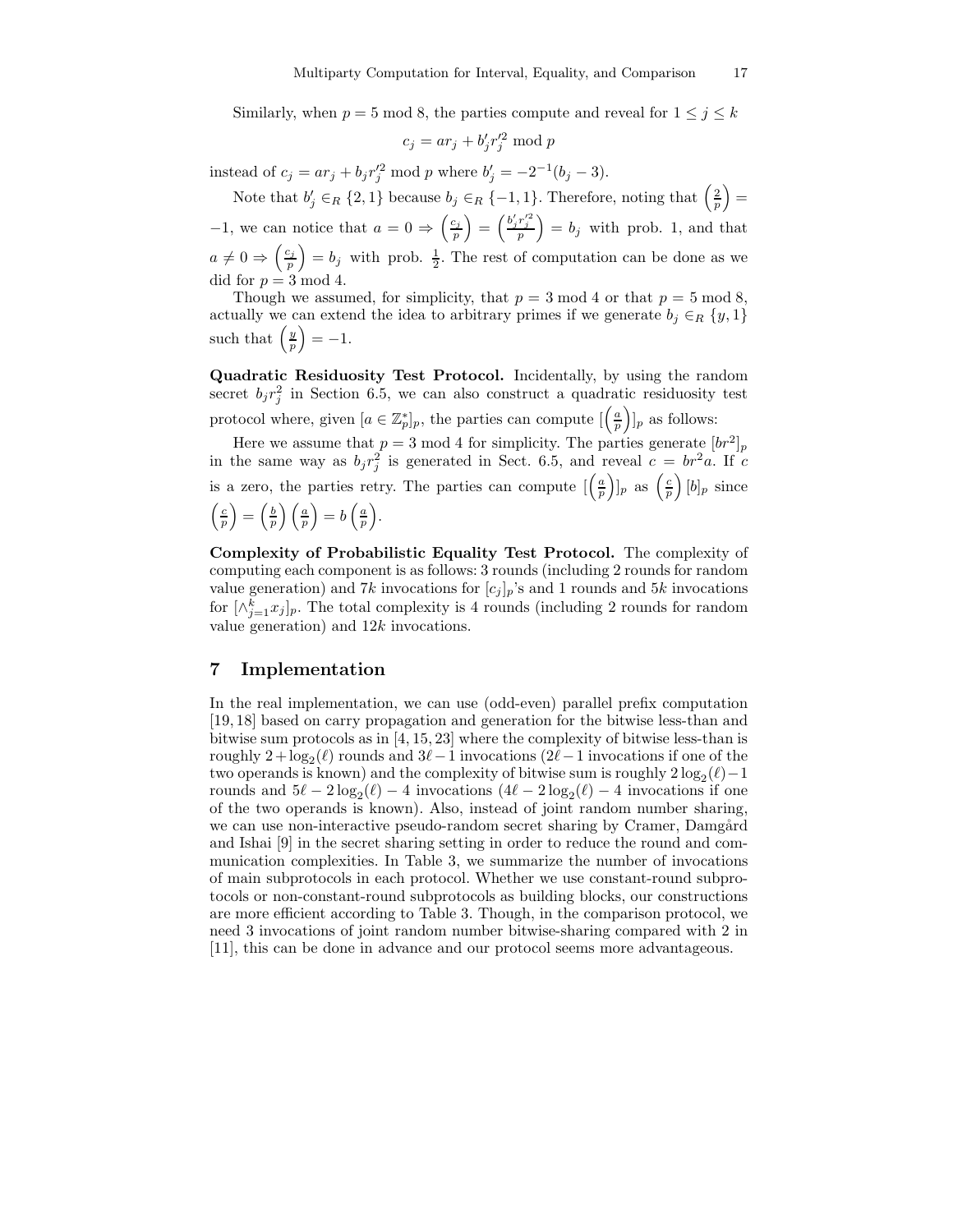18 T. Nishide and K. Ohta

| Protocol                 |           | Random Bitwise-Sharing Bitwise Less-Than Bitwise Sum |  |
|--------------------------|-----------|------------------------------------------------------|--|
| <b>Bit-Decomposition</b> |           |                                                      |  |
|                          | Proposed  |                                                      |  |
| Interval Test            |           |                                                      |  |
|                          | Proposed  |                                                      |  |
| Comparison               |           |                                                      |  |
|                          | Proposed  |                                                      |  |
| <b>Equality Test</b>     |           |                                                      |  |
|                          | Proposed1 |                                                      |  |

Table 3. Number of Invocations of Subprotocols

## Acknowledgements.

We would like to thank Tomas Toft for giving us the idea in Section 6.2 that led to an efficient comparison protocol and the information on [24]. We also thank Prof. Ivan Damgård for suggesting the possibility of using quadratic residues to construct an efficient equality test protocol. We are also grateful to the anonymous reviewers and Prof. C.Pandu Rangan for their helpful comments.

## References

- 1. J. Algesheimer, J. Camenisch, and V. Shoup, "Efficient computation modulo a shared secret with application to the generation of shared safe-prime products," CRYPTO'02, LNCS 2442, pp.417–432, Springer Verlag, 2002.
- 2. J. Bar-Ilan and D. Beaver, "Non-cryptographic fault-tolerant computing in a constant number of rounds of interaction," Proc. ACM Symposium on Principles of Distributed Computing, pp.201–209, 1989.
- 3. M. Ben-Or, S. Goldwasser, and A. Wigderson, "Completeness theorem for noncryptographic fault-tolerant distributed computation," 20th Annual ACM Symposium on Theory of Computing, pp.1–10, 1988.
- 4. P. Bogetoft, I. Damgård, T. Jakobsen, K. Nielsen, J. Pagter, and T. Toft, "A practical implementation of secure auctions based on multiparty integer computation," Financial Cryptography 2006, LNCS 4107, pp.142–147, Springer Verlag, 2006.
- 5. A.K. Chandra, S. Fortune, and R.J. Lipton, "Lower bounds for constant depth circuits for prefix problems," ICALP, LNCS 154, pp.109–117, Springer Verlag, 1983.
- 6. A.K. Chandra, S. Fortune, and R.J. Lipton, "Unbounded fan-in circuits and associative functions," Proc. 15th ACM Symposium on Theory of Computing, pp.52–60, 1983.
- 7. D. Chaum, C. Crêpeau, and I. Damgård, "Multi-party unconditionally secure protocols," Proc. ACM STOC'88, pp.11–19, 1988.
- 8. R. Cramer and I. Damgård, "Secure distributed linear algebra in a constant number of rounds," CRYPTO'01, LNCS 2139, pp.119–136, Springer Verlag, 2001.
- 9. R. Cramer, I. Damgård, and Y. Ishai, "Share conversion, pseudorandom secret sharing and applications to secure computation," Proc. 2nd Theory of Cryptography Conference, LNCS 3378, pp.342–362, Springer Verlag, 2005.